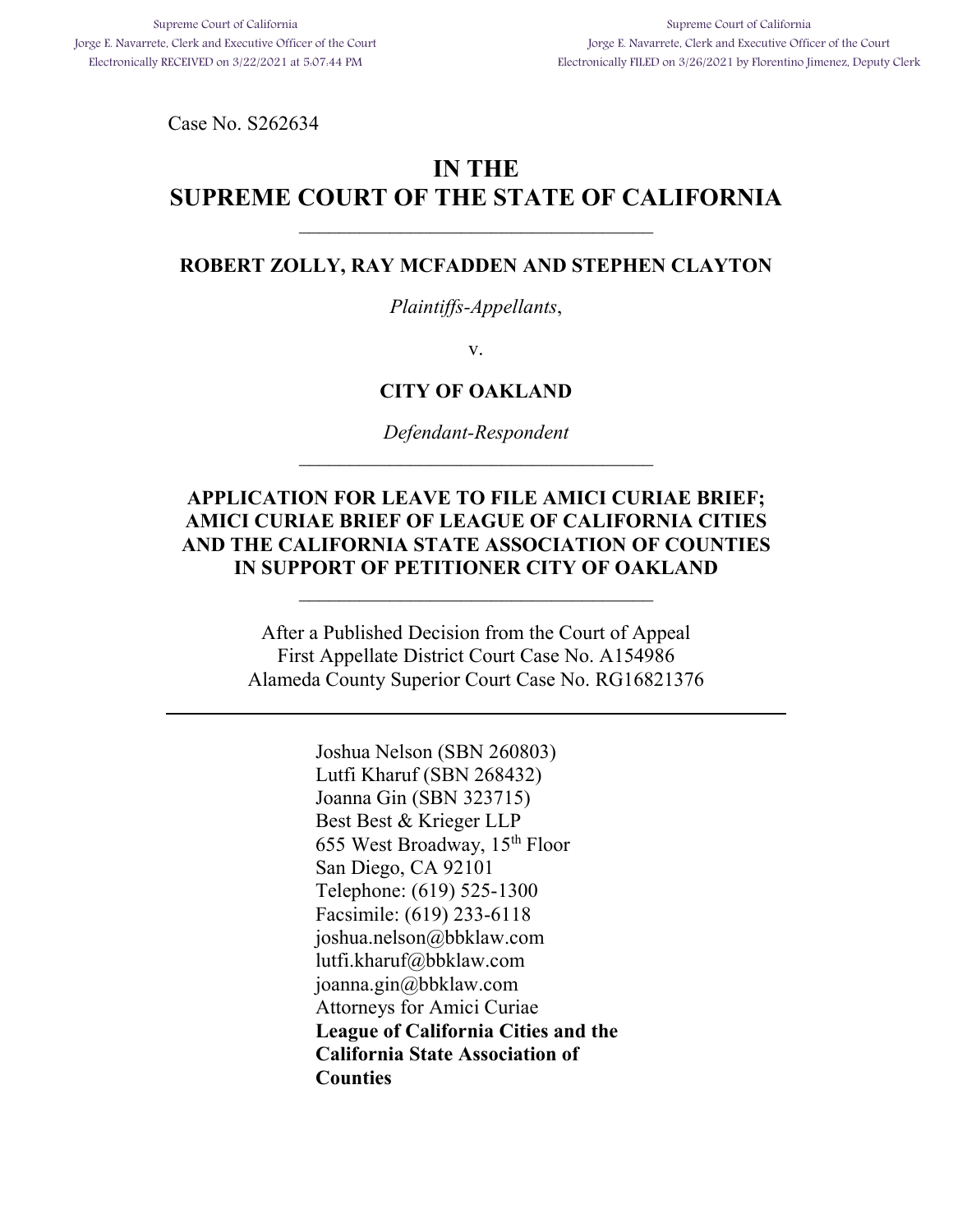## **TABLE OF CONTENTS**

|                 | APPLICATION FOR LEAVE TO FILE AMICI CURIAE BRIEF                                                |  |
|-----------------|-------------------------------------------------------------------------------------------------|--|
|                 | BRIEF OF AMICI CURIAE IN SUPPORT OF PETITIONER 9                                                |  |
|                 |                                                                                                 |  |
|                 |                                                                                                 |  |
|                 | I. FRANCHISE AGREEMENTS ARE LEGISLATIVE ACTS,<br>SUBJECT TO CITIZEN REFERENDA, AND REGULATED BY |  |
| Α.              | Overview of Local Regulation of Solid Waste Services 13                                         |  |
| <b>B.</b>       | Third Party Franchises Are Subject to Referenda 14                                              |  |
| $\mathcal{C}$ . | The Risk of Referenda Constrain Franchise Fees 16                                               |  |
| D               |                                                                                                 |  |
|                 | II. FRANCHISE FEES ARE LIMITED BY NEGOTIATIONS                                                  |  |
| A.              | Divergent Interests of Waste Hauler and Municipality                                            |  |
| B.              |                                                                                                 |  |
|                 |                                                                                                 |  |
|                 |                                                                                                 |  |
|                 |                                                                                                 |  |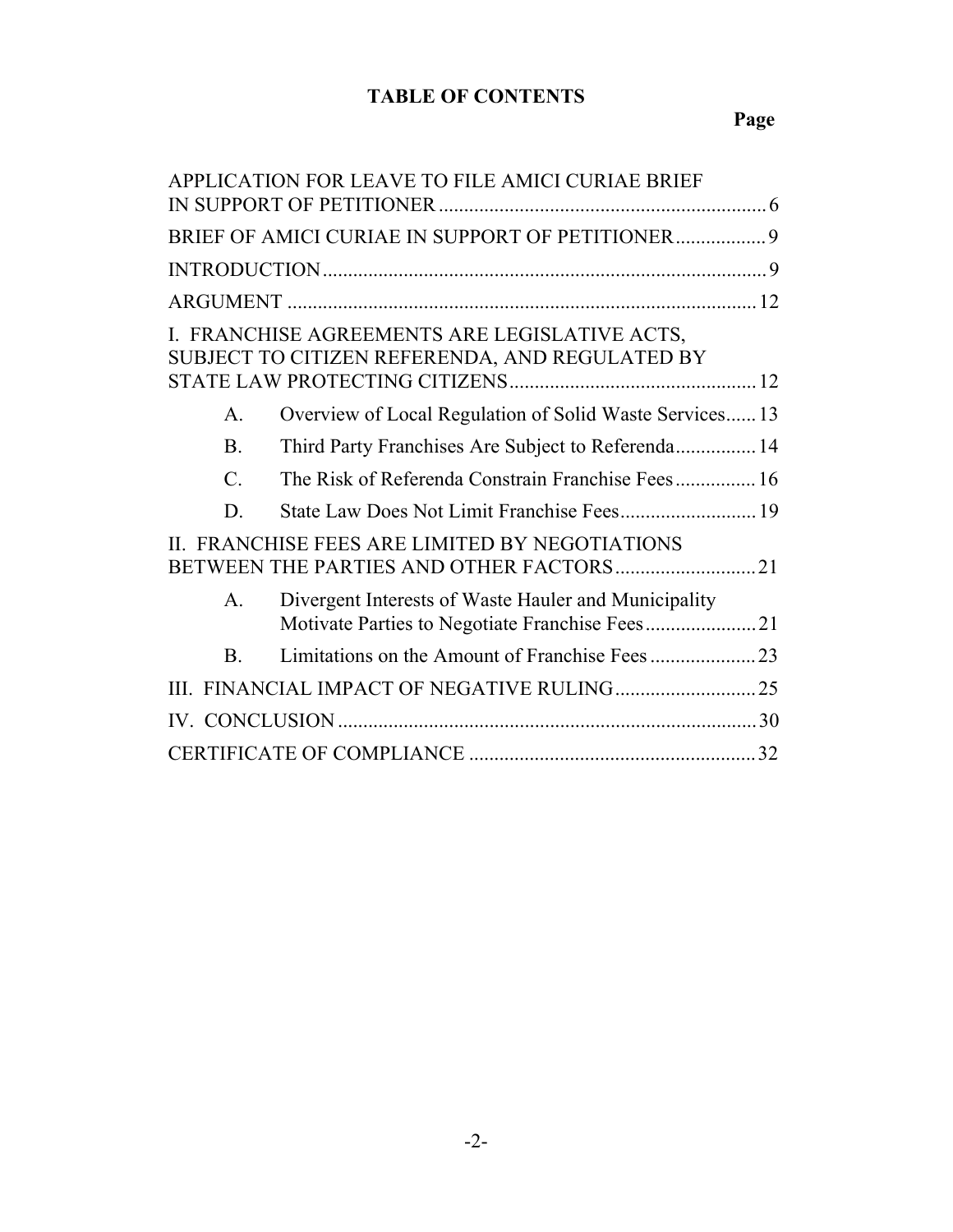# **TABLE OF AUTHORITIES**

## **State Cases**

| Associated Home Builders etc., Inc. v. City of Walnut Creek (1971)           |
|------------------------------------------------------------------------------|
| County of Kern v. T.C.E.F., Inc. $(2016)$                                    |
| Eel River Disposal & Resource Recovery, Inc. v. County of Humboldt<br>(2013) |
| Empire Waste Management v. Town of Windsor (1998)                            |
| Howard Jarvis Taxpayers Association v. Bay Area Toll Authority (2020)        |
| Howard Jarvis Taxpayers Association v. Bay Area Toll Authority (2020)        |
| Jacks v. City of Santa Barbara (2017)                                        |
| Lindelli v. Town of San Anselmo (2003)                                       |
| Santa Barbara County Taxpayers Assn. v. Board of Supervisors (1989)          |
| Santa Clara County Local Transportation Authority v. Guardino (1995)         |
| Southern Pacific Pipe Lines, Inc. v. City of Long Beach (1988)               |
| <b>State Statutes</b>                                                        |
|                                                                              |
|                                                                              |
|                                                                              |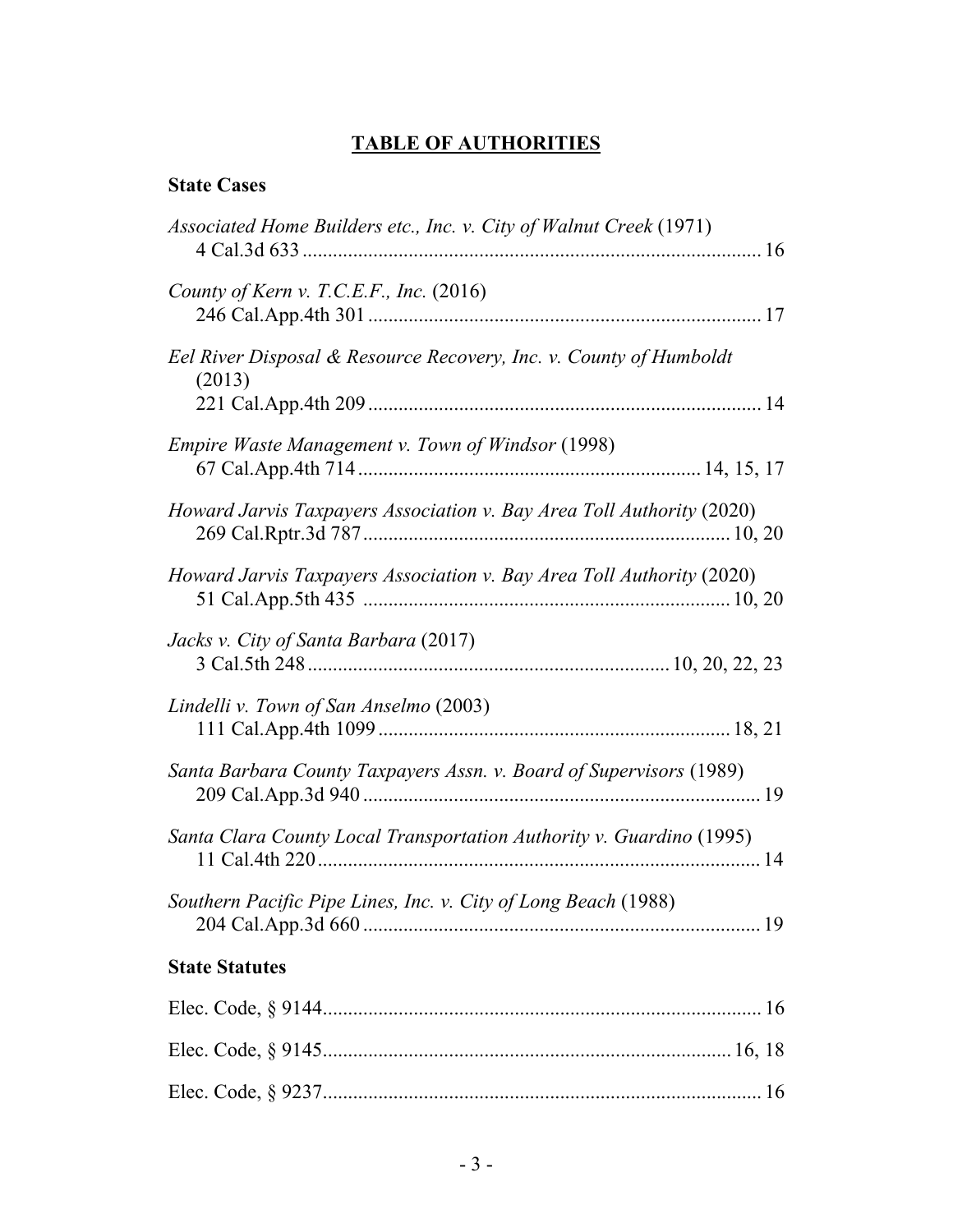| <b>Rules</b>                                                              |  |  |
|---------------------------------------------------------------------------|--|--|
|                                                                           |  |  |
| <b>Constitutional Provisions</b>                                          |  |  |
|                                                                           |  |  |
|                                                                           |  |  |
|                                                                           |  |  |
|                                                                           |  |  |
|                                                                           |  |  |
|                                                                           |  |  |
|                                                                           |  |  |
| <b>Other Authorities</b>                                                  |  |  |
|                                                                           |  |  |
|                                                                           |  |  |
| Katz, Piling Up: How China's Ban on Importing Waste Has Stalled Global    |  |  |
| League of California Cities. COVID-19 Fiscal Impact on California Cities. |  |  |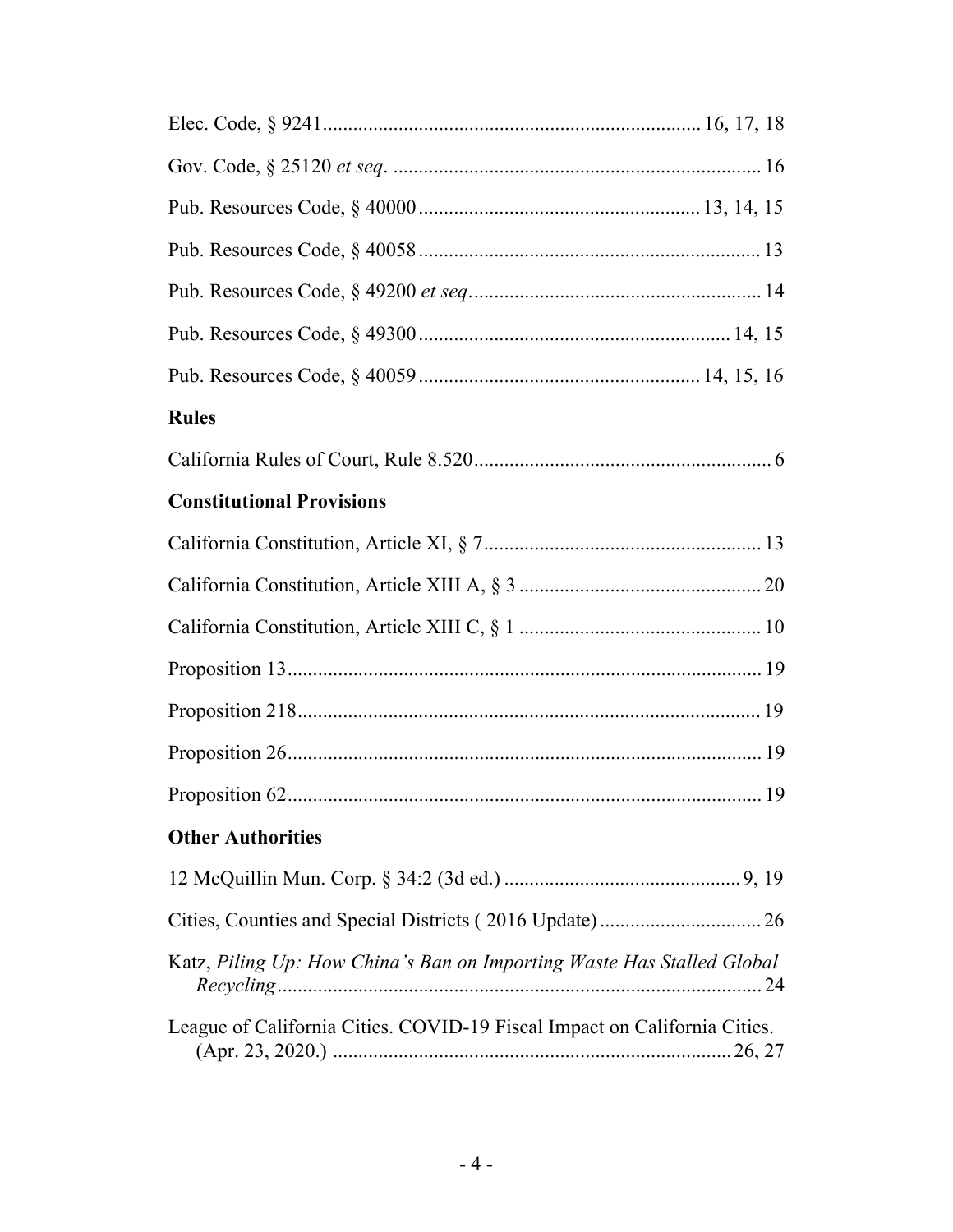| Legislative Analyst's Office, The 2020-21 Budget: Overview of the         |
|---------------------------------------------------------------------------|
| Rapoza, China Doesn't Want The World's Trash Anymore. Including           |
|                                                                           |
| Sebai, Oakland City Council gives controversial garbage contract to Waste |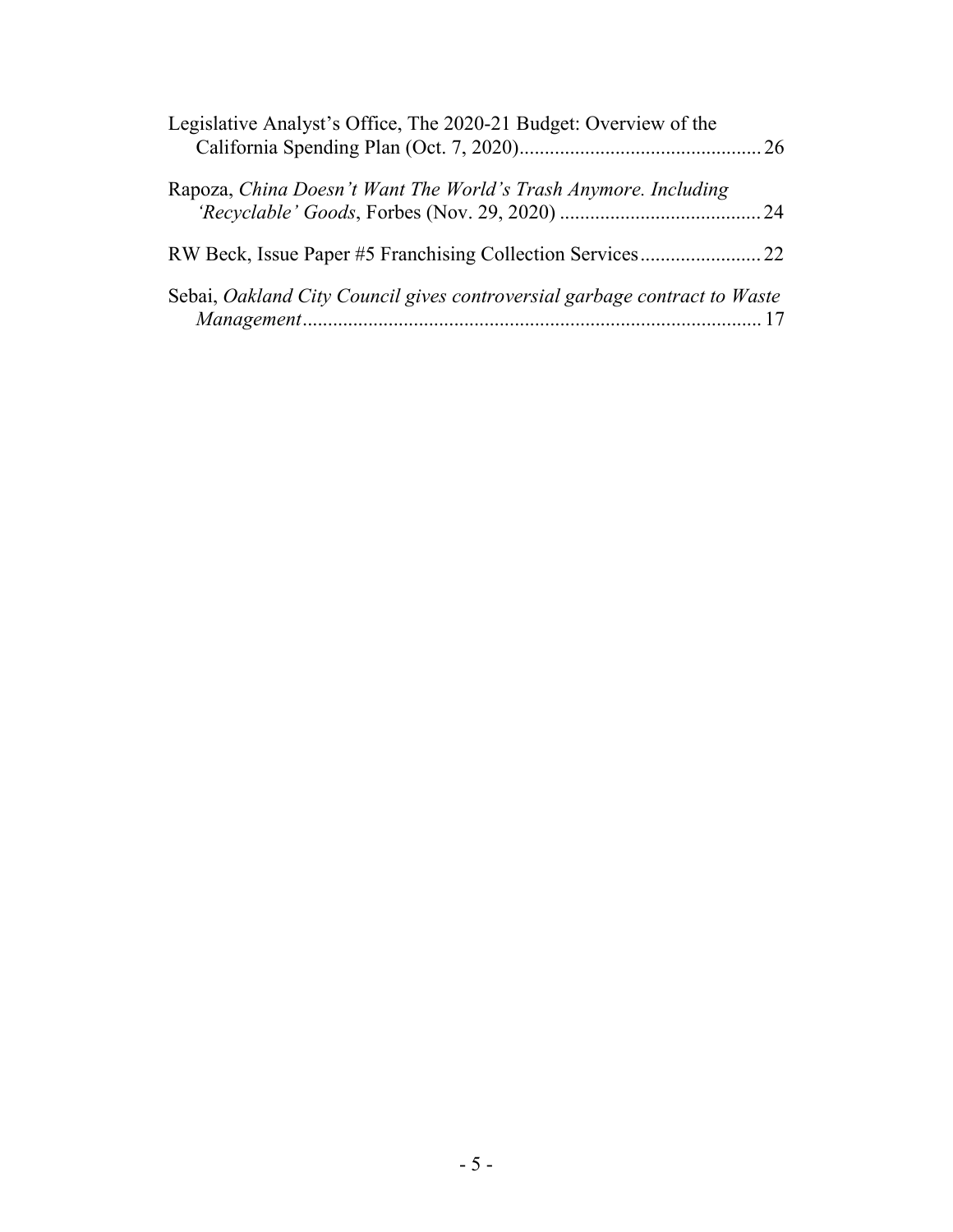## **IN THE SUPREME COURT OF THE STATE OF CALIFORNIA**

### **ROBERT ZOLLY, RAY MCFADDEN AND STEPHEN CLAYTON**

*Plaintiffs-Appellants*,

v.

### **CITY OF OAKLAND**

*Defendant-Respondent*   $\mathcal{L}_\text{max}$ 

## <span id="page-5-0"></span>**APPLICATION FOR LEAVE TO FILE AMICI CURIAE BRIEF IN SUPPORT OF PETITIONER**

<span id="page-5-1"></span>\_\_\_\_\_\_\_\_\_\_\_\_\_\_\_\_\_\_\_\_\_\_\_\_\_\_\_\_\_\_\_\_\_\_\_

Pursuant to California Rules of Court, rule 8.520(f), the League of California Cities and the California State Association of Counties (collectively "Amici") respectfully request permission to file the attached amici curiae brief in support of Petitioner City of Oakland ("Petitioner" or "City").

The League of California Cities ("Cal Cities") is an association of 476 California cities united in promoting the general welfare of cities and their residents. Cal Cities is advised by its Legal Advocacy Committee, which is composed of 24 city attorneys representing all 16 geographical divisions of Cal Cities from all parts of the state. The committee monitors appellate litigation affecting municipalities and identifies those cases, such as the matter at hand, that are of statewide significance.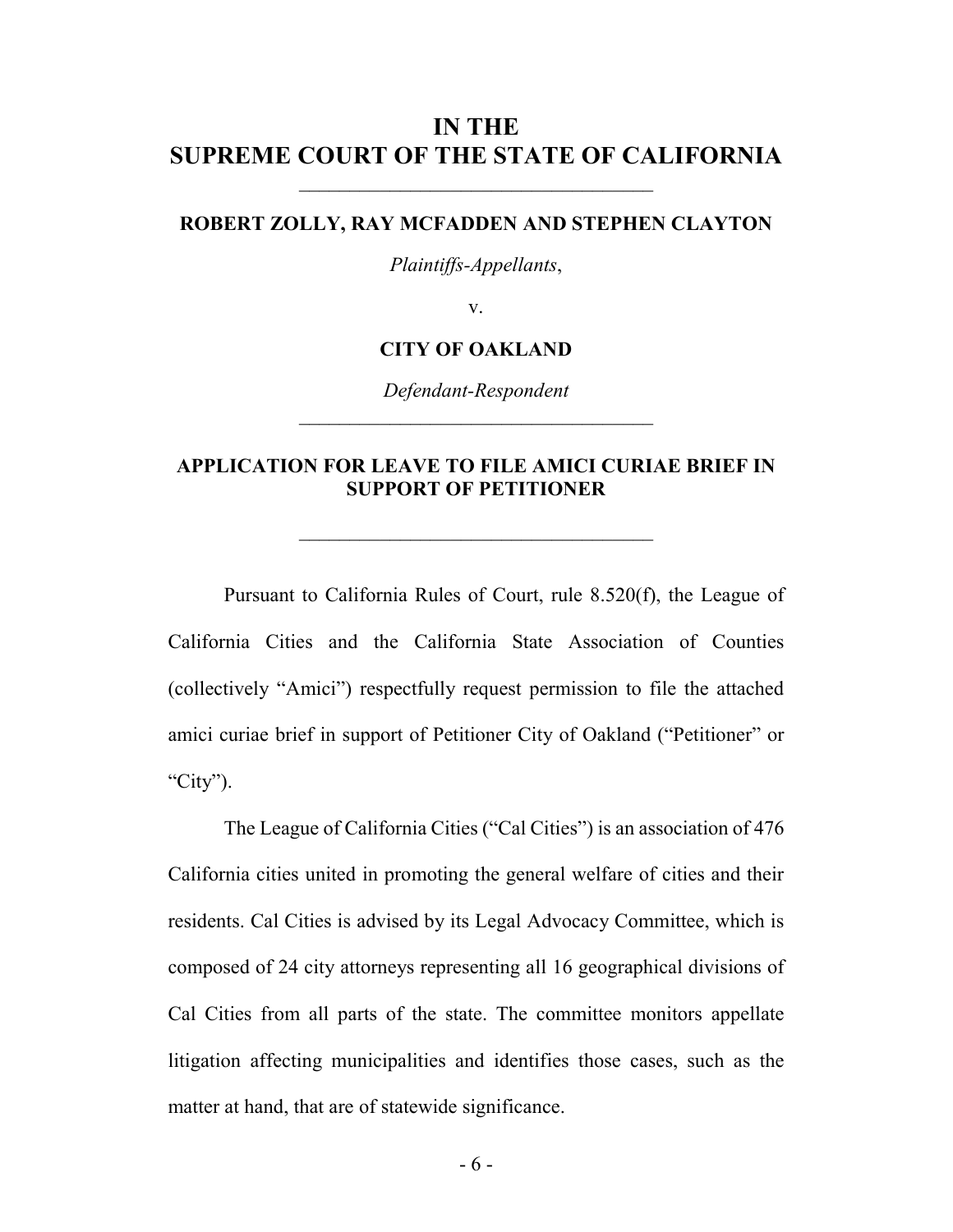The California State Association of Counties ("CSAC") is an association of 58 California counties. The primary purpose of CSAC is to represent county government before the California Legislature, administrative agencies and the federal government. CSAC's long-term objective is to significantly improve the fiscal health of all California counties so they can adequately meet the demand for vital public programs and services.

Petitioner's franchise fees are not unlike franchise fees paid by private entities to cities and counties statewide under negotiated franchise agreements. Petitioner's briefs demonstrate that its franchise fee complies with California law. Amici wish to further demonstrate to the Court that both the legal and practical framework within which franchise agreements exist, provides ample rights and protection for citizens while limiting the costs for municipal services. Franchise agreements are legislative actions subject to referendum, and political and market forces further restrict the fees charged for municipal services provided through franchises.

Additionally, Amici are concerned about the significant economic impacts that the appellate court's decision will have on municipalities statewide that are already suffering from significant revenue shortfalls, exacerbated by the COVID-19 pandemic. The appellate court's decision exposes existing franchise fees to needless, repetitive and expensive litigation, to the detriment of vital and fundamental public services.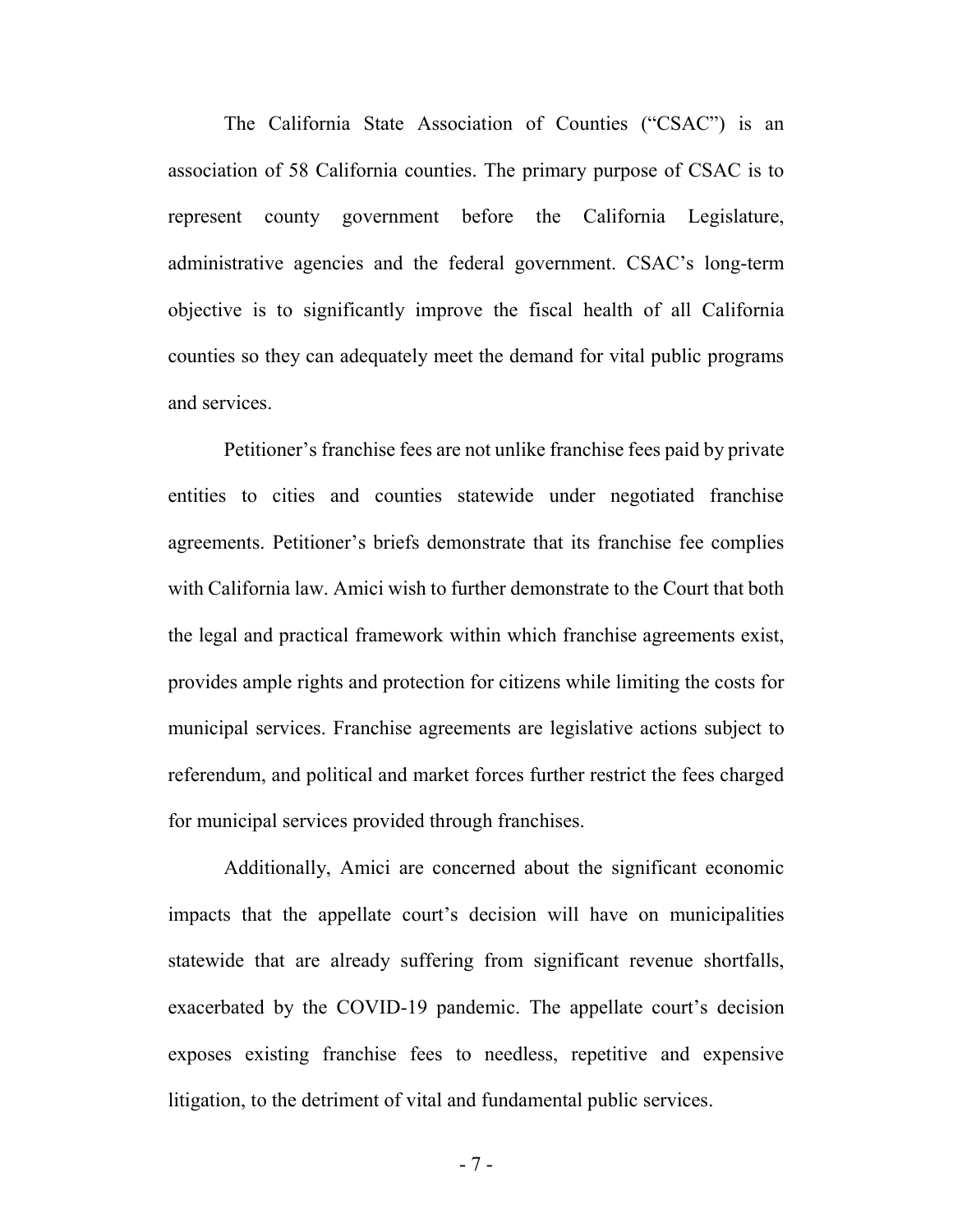Amici have a substantial interest in the outcome of this case. Many cities and counties rely on franchise fee revenue, and the appellate court's decision puts this revenue at risk. Amici wish to assist this Court in understanding the historical basis for municipalities' reliance on franchise fees, and the importance of franchise fee revenue to the stability of municipal finance. Amici believe their perspective on this matter is worthy of the Court's consideration and will assist the Court in deciding this matter. Amici's counsel examined the briefs on file in this case and are familiar with the issues involved and the scope of their presentation and do not seek to duplicate that briefing. Amici believe there is a need for additional briefing on this issue, and hereby request that leave be granted to allow the filing of the accompanying *amici curiae* brief.

No party or counsel for a party in this case authored any part of the accompanying amici curiae brief. No person or entity other than the amici curiae and their attorneys in this matter made any monetary contribution to fund preparation of the brief.

Dated: March 22, 2021 Respectfully submitted,

BEST BEST & KRIEGER LLP

/s/ *Lutfi Kharuf* Lutfi Kharuf *Attorneys for Amici Curiae League of California Cities and the California State Association of Counties*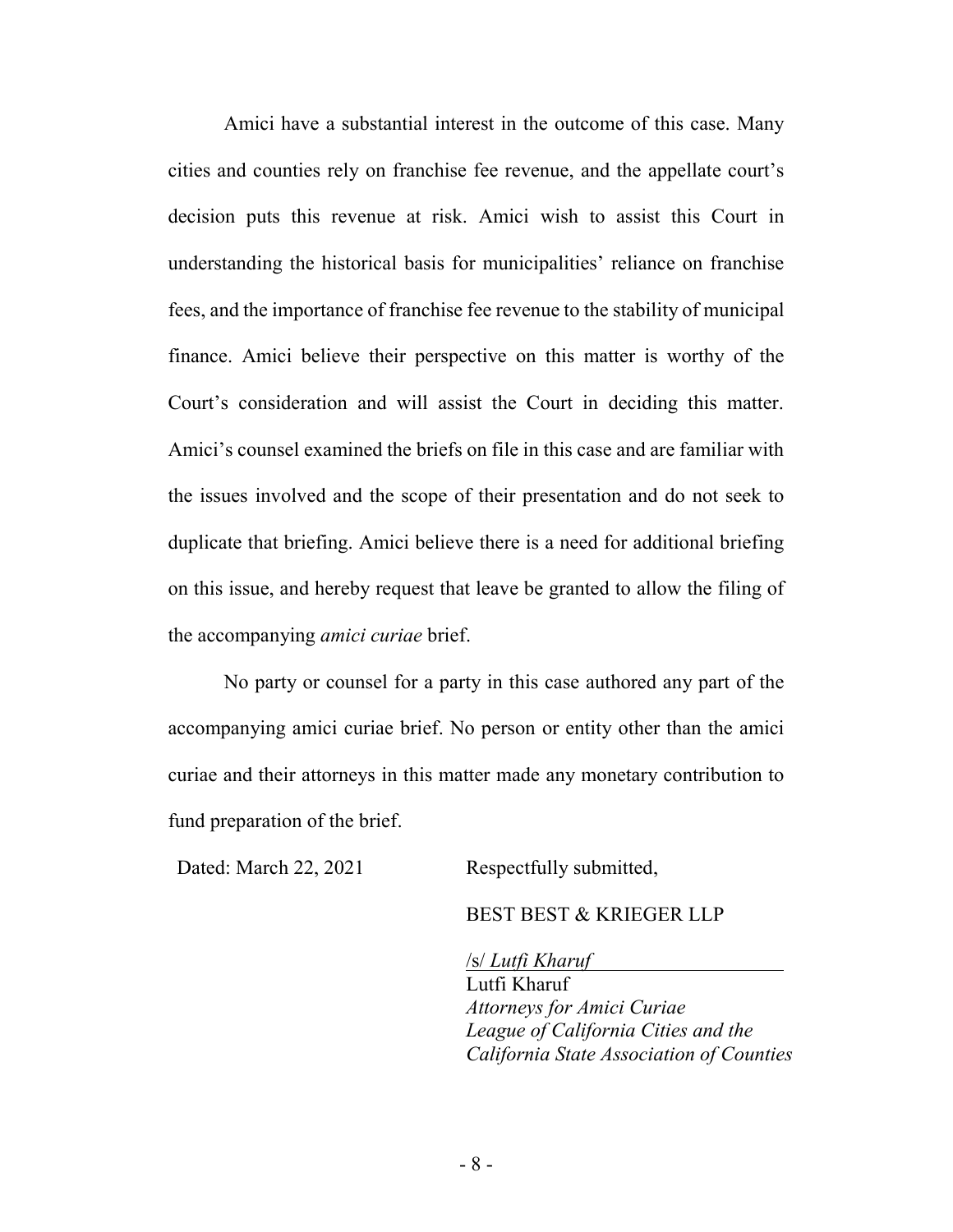# <span id="page-8-0"></span>**BRIEF OF AMICI CURIAE IN SUPPORT OF PETITIONER**

## **INTRODUCTION**

<span id="page-8-1"></span>While Petitioner's and Respondents' briefs discuss the central legal issues relating to the City of Oakland's franchise fee, Amici's brief provides context for franchise agreements, and focuses on the legal and practical framework within which franchise agreements exist, as well as the potentially dire consequences for cities and counties if the appellate court's ruling is not overturned.

<span id="page-8-2"></span>Cities and counties grant franchises for the provision of certain municipal services. Across the country, a franchise is viewed as "a special privilege granted by the government to particular individuals or companies [("franchisees")] to be exploited for private profit as such franchisees seek permission to use public streets or rights-of-way in order to do business with a municipality's residents, and are willing to pay a fee for this privilege. Innumerable business activities of a public nature are the proper subject of a franchise, such as the right to supply city inhabitants with natural gas, to collect wharfage and dockage tolls, and to operate a community antenna television service. Bridge franchises are frequently granted. Further, generally, the grant of a right to maintain and operate public utilities within a municipality and to exact compensation for such services is a franchise." (12 McQuillin Mun. Corp. § 34:2 (3d ed.).)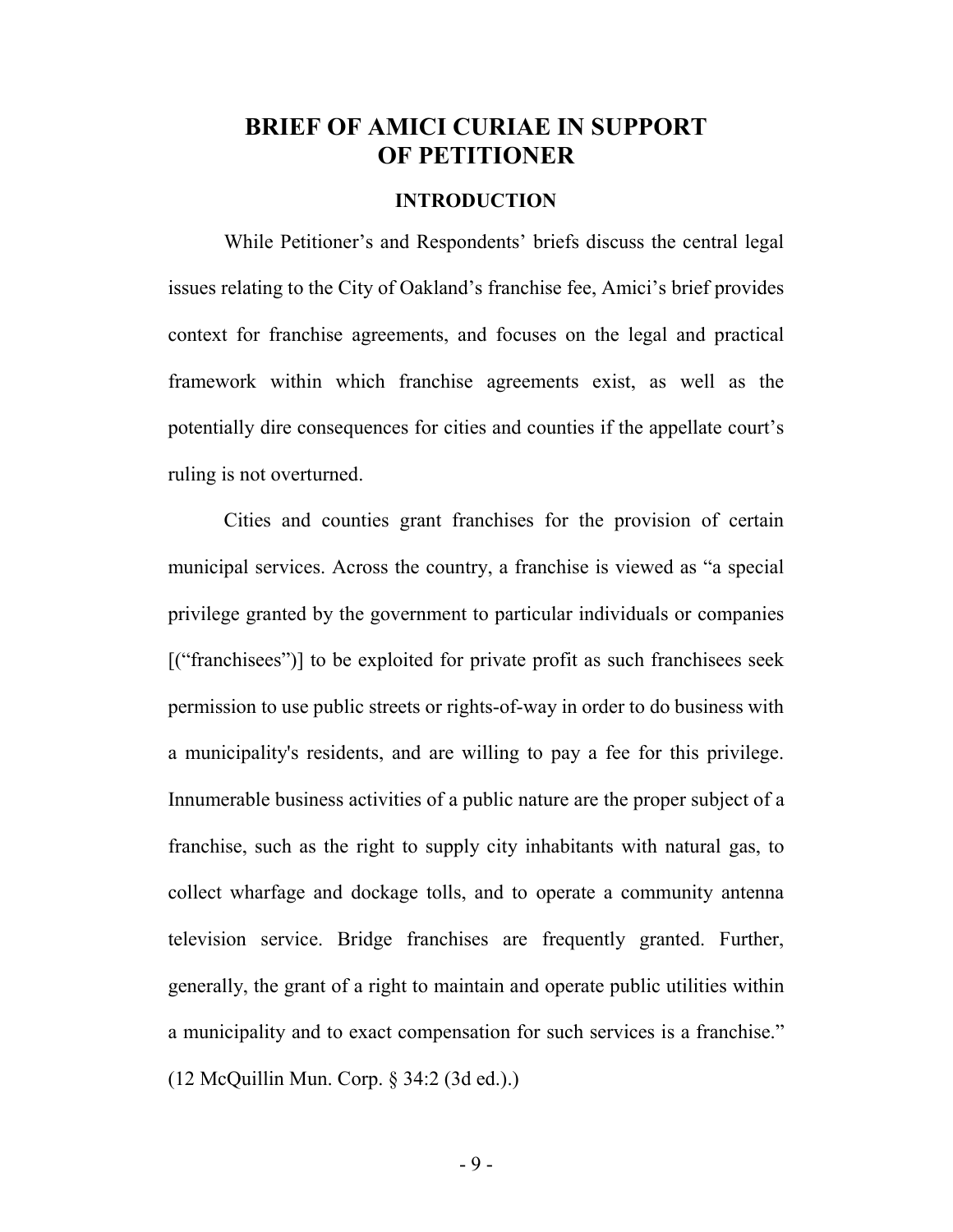Franchise revenues provide general revenues to cities and counties, which may be used for general governmental purposes and are not restricted in how they may be spent. Such revenues allow cities and counties to provide essential public services such as law enforcement, animal control, fire protection, parks, recreation, public works, planning and land use, water, wastewater, solid waste, library services, arts, housing assistance, homelessness mitigation, economic development, and public pension obligations. Cities and counties provide these services in order to enhance the quality of life for their residents, protect their most vulnerable, and otherwise maintain public health and safety.

<span id="page-9-3"></span><span id="page-9-2"></span>The appellate court's opinion disregards existing legal limitations and citizen protections with respect to franchise agreements. Based on its misreading of *Jacks v. City of Santa Barbara* (2017) 3 Cal.5th 248 and article XIII C, section 1(e)(4) of the California Constitution, the appellate court restricted fees for use of government property, including franchise fees, by announcing a confusing standard lacking any constitutional basis.<sup>[1](#page-9-4)</sup>

The appellate court's opinion ignores the practical and economic limitations that already exist to reasonably constrain franchise fees. Franchise agreements include a collection of bargained-for rights and

<span id="page-9-4"></span><span id="page-9-1"></span><span id="page-9-0"></span><sup>&</sup>lt;sup>1</sup> The Court of Appeal for the First Appellate District, Division Two in *Howard Jarvis Taxpayers Association v. Bay Area Toll Authority* (2020) 51 Cal.App.5th 435 (*Bay Area Toll Authority*), noted its disagreement with the Court of Appeal's conclusion in *Zolly*. This Court has granted review of *Bay Area Toll Authority* pending disposition of this case. (*Howard Jarvis Taxpayers Association v. Bay Area Toll Authority* (2020) 269 Cal.Rptr.3d 787.)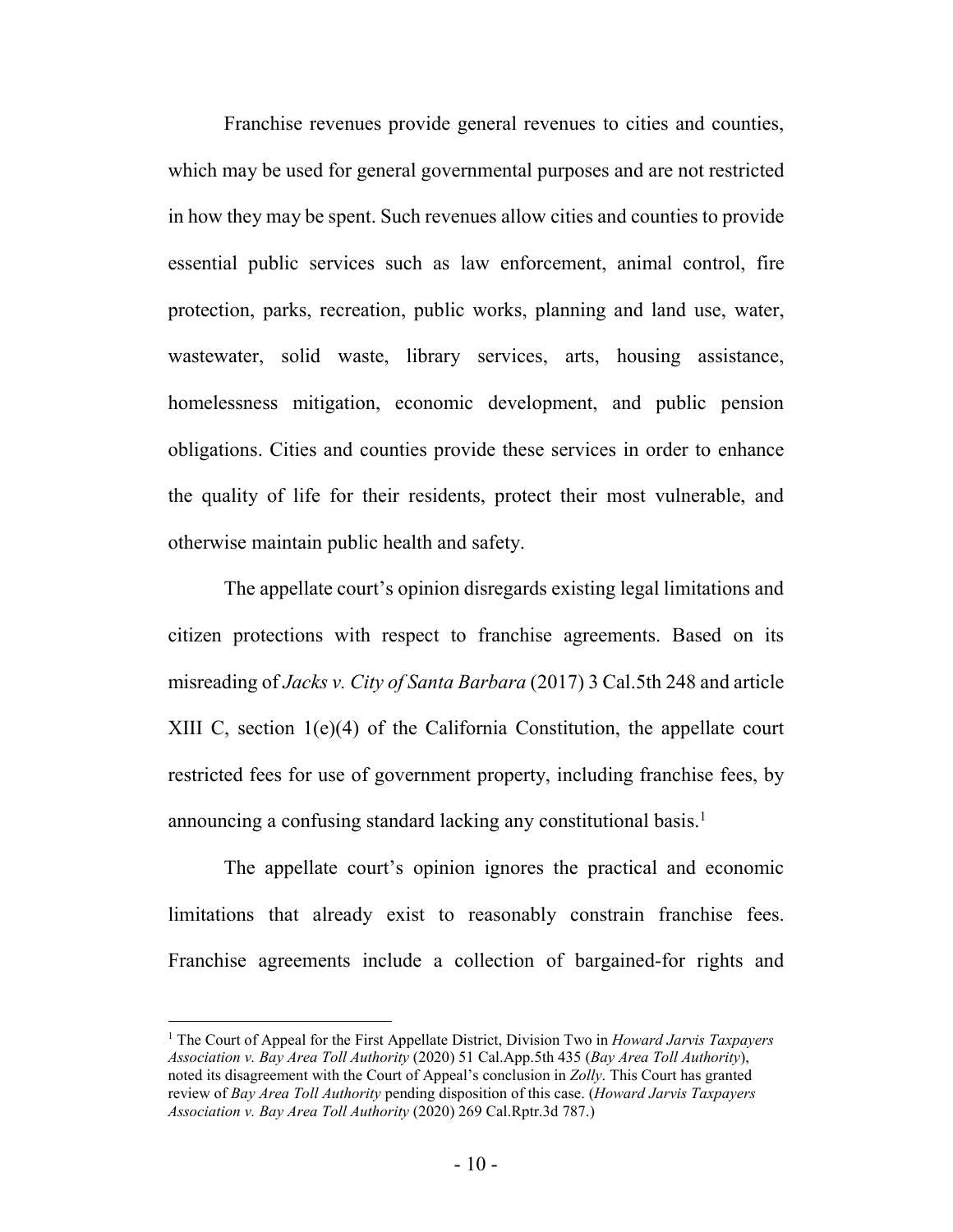obligations between parties with different interests. Franchisees provide service for profit and, therefore, have an incentive to pay lower franchise fees to maximize profitability. Cities and counties are governed by officials elected by citizens to protect their interests and, therefore, have an incentive to maximize public benefits provided by franchisees – both by ensuring low service rates and generating general revenue to provide public services. Moreover, the award of a franchise is a legislative act, subject to referendum petition. This means that citizens, if they believe the franchise agreement is unreasonable, can overturn the legislative action awarding the franchise. Negotiating a franchise agreement takes into account a franchisee's profit potential, a franchisee's capability to perform dependably over the contract term, allocation of market risk, the ability and willingness of customers to pay rates for services provided, the political will of elected officials, and accountability to voters who could elect new officials at the next election.

Additionally, the appellate court's opinion jeopardizes municipal revenues and the longstanding ability of municipalities to freely negotiate franchise fees, paid as contract consideration for valuable franchise rights, including the right to use city or county property, to transact business, provide municipal services, use public streets or other public places, and to operate a public utility. Such fees are common throughout the state, and have remained an important source of funding for public services, supported by over a century of franchise fee jurisprudence. Franchise fees have survived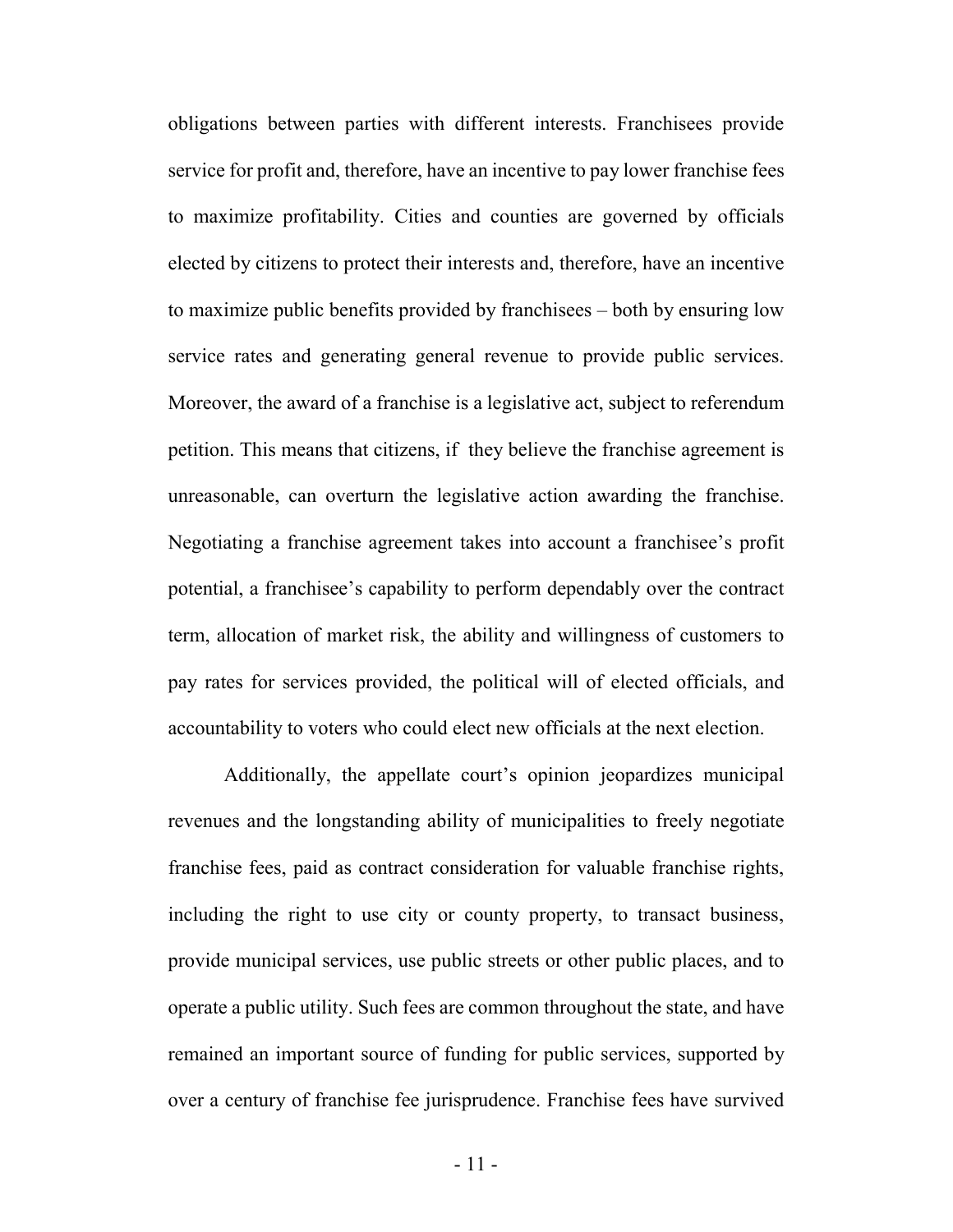over 40 years of voter-driven initiatives restricting local revenues. The appellate court's opinion puts these vital municipal revenues at risk.

Should this Court uphold the appellate court's opinion, Amici's members will be deprived of important rights as owners and managers of government property. In addition, the opinion will open the door for legal challenges to all compensation for the use or purchase of government property, whether by franchise agreement or otherwise, resulting in expensive litigation over not only issuance of franchises and concessions, but virtually every arrangement for the access, use, or possession of government property. The far-reaching consequences of the appellate court's opinion are not only harmful to the ability of cities and counties to provide public services, they are a constitutionally unfounded departure from longstanding history. In light of existing regulation of franchise agreements and the practical limitations on franchise fees, the restrictions the appellate court imposes on franchise fees are entirely unnecessary.

### **ARGUMENT**

# <span id="page-11-1"></span><span id="page-11-0"></span>**I. FRANCHISE AGREEMENTS ARE LEGISLATIVE ACTS, SUBJECT TO CITIZEN REFERENDA, AND REGULATED BY STATE LAW PROTECTING CITIZENS**

Respondents seek to restrict solid waste franchise fees with an overly myopic view of the existing economic, political, and legal forces that naturally constrain the amount of these fees. Propositions 13, 62, 218, and 26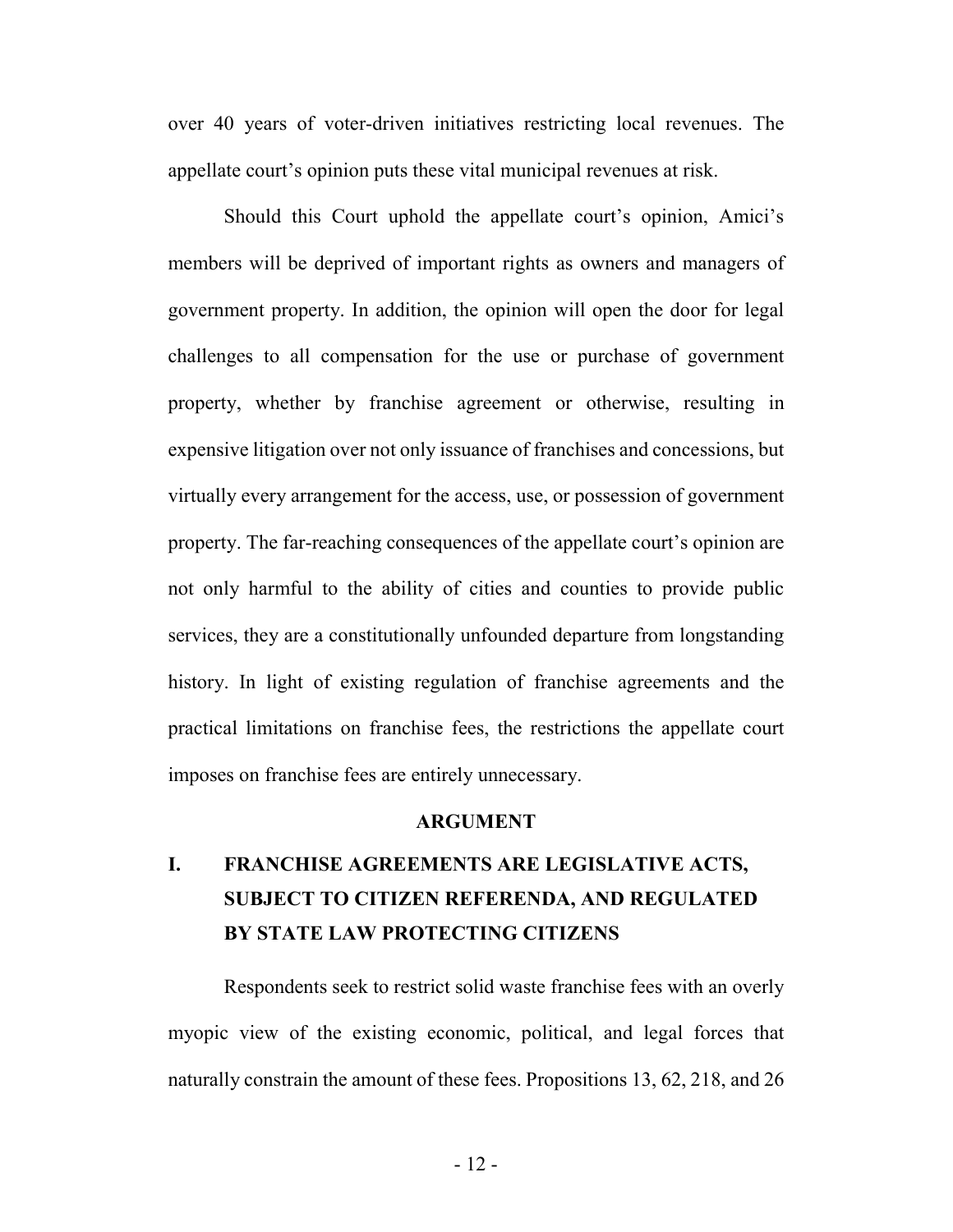substantially regulated all forms of taxes, regulatory fees, property-related fees and assessments, and fees for services, products, and regulatory activity. Such initiatives never endeavored to regulate franchise fees, which are rooted in a long tradition of California law. No legislation or constitutional amendment has been adopted to limit franchise agreements the way the appellate court does.

Importantly, the award of a private solid waste franchise is a legislative act of the local governing body, subject to a referendum petition. A successful referendum prevents the local agency from approving substantially the same action for a year. This gives citizens ultimate control over franchises, whether or not they deem the franchise reasonable.

### <span id="page-12-3"></span><span id="page-12-1"></span><span id="page-12-0"></span>**A. Overview of Local Regulation of Solid Waste Services**

Article XI, section 7 of the California Constitution authorizes cities and counties to enact and enforce ordinances and regulations related to solid waste that are not in conflict with general state laws. The primary state law relating to solid waste is the California Integrated Waste Management Act of 1989 ("Act"), which begins at Public Resources Code section 40000. The Act provides rights and imposes requirements, restrictions and conditions on local regulation of solid waste services.

<span id="page-12-2"></span>The Act allows local agencies to provide solid waste services in three ways: (1) through its own forces, (2) through another local agency, and (3) by agreement with a private solid waste enterprise. (Pub. Resources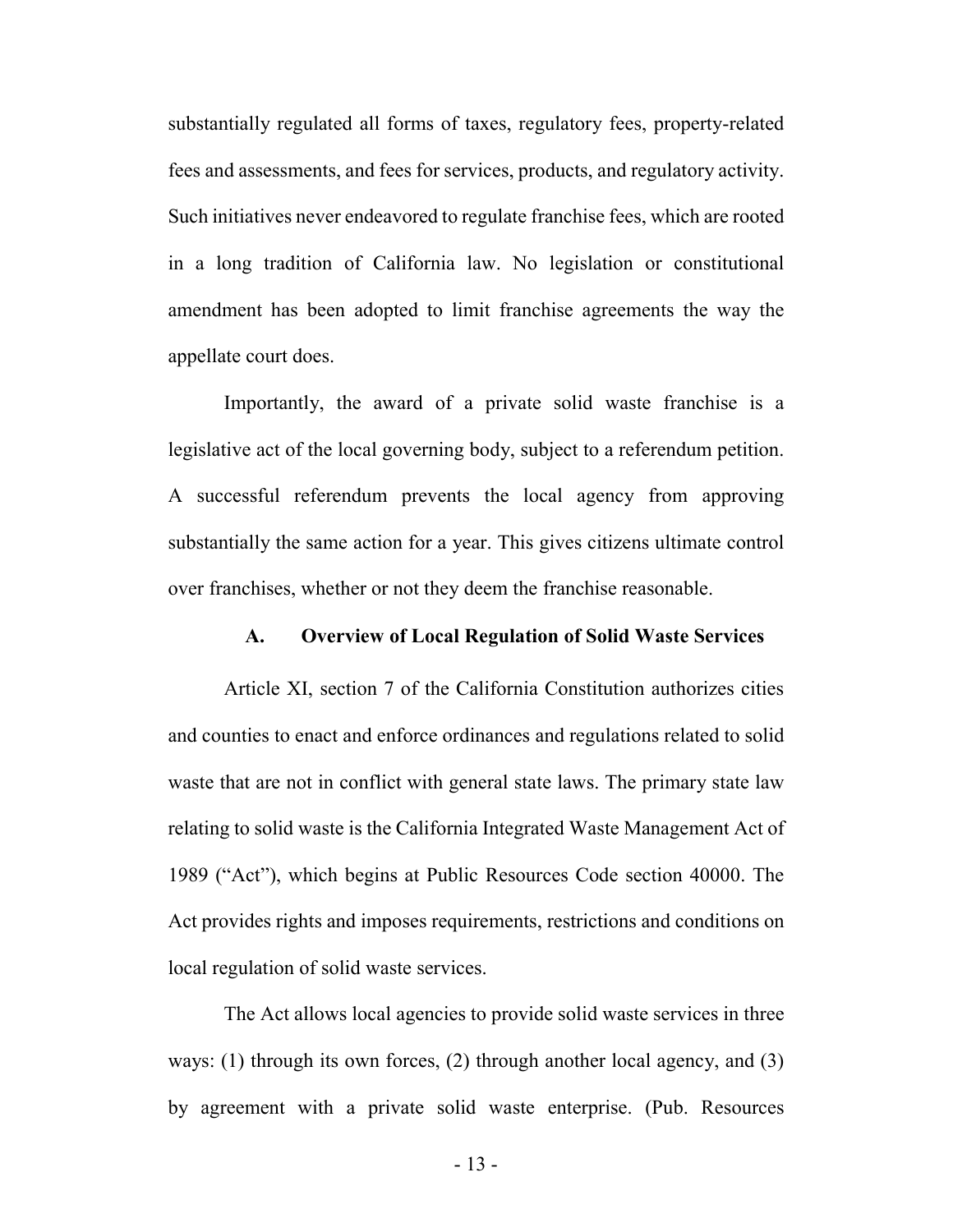Code, § 40058.) Local agencies may combine these service delivery options, such as by collecting waste through their own employees and contracting for hauling and disposal or recycling of the collected waste.

#### <span id="page-13-5"></span><span id="page-13-0"></span>**B. Third Party Franchises Are Subject to Referenda**

Counties may grant franchises or permits for the collection, disposal, or destruction of garbage and refuse, and cities may contract for solid waste collection services under the terms and conditions prescribed by a City Council resolution or ordinance. (Pub. Resources Code, §§ 49200 *et seq*., 49300.) If a city or county uses a third party for solid waste services, the Act allows the city or county to award exclusive or non-exclusive franchises with or without competitive bidding.<sup>[2](#page-13-6)</sup> (*Id.* at § 40059(a)(2).)

<span id="page-13-4"></span><span id="page-13-2"></span>The award of a solid waste franchise is a legislative act subject to referendum. (*Empire Waste Management v. Town of Windsor* (1998) 67 Cal.App.4th 714, 719-721. (*Windsor*).) A referendum is a "right reserved to the people to adopt or reject any act or measure which has been passed by a legislative body." (*Santa Clara County Local Transportation Authority v. Guardino* (1995) 11 Cal.4th 220, 241.)

<span id="page-13-3"></span>In *Windsor*, the town executed a franchise extension with the hauler that was submitted to the voters as a referendum. (*Windsor*, *supra*, 67

<span id="page-13-6"></span><span id="page-13-1"></span><sup>2</sup> For counties, "competitive bidding" may require an award to the lowest responsible bidder.( *Eel River Disposal & Resource Recovery, Inc. v. County of Humboldt* (2013) 221 Cal.App.4th 209, 228.)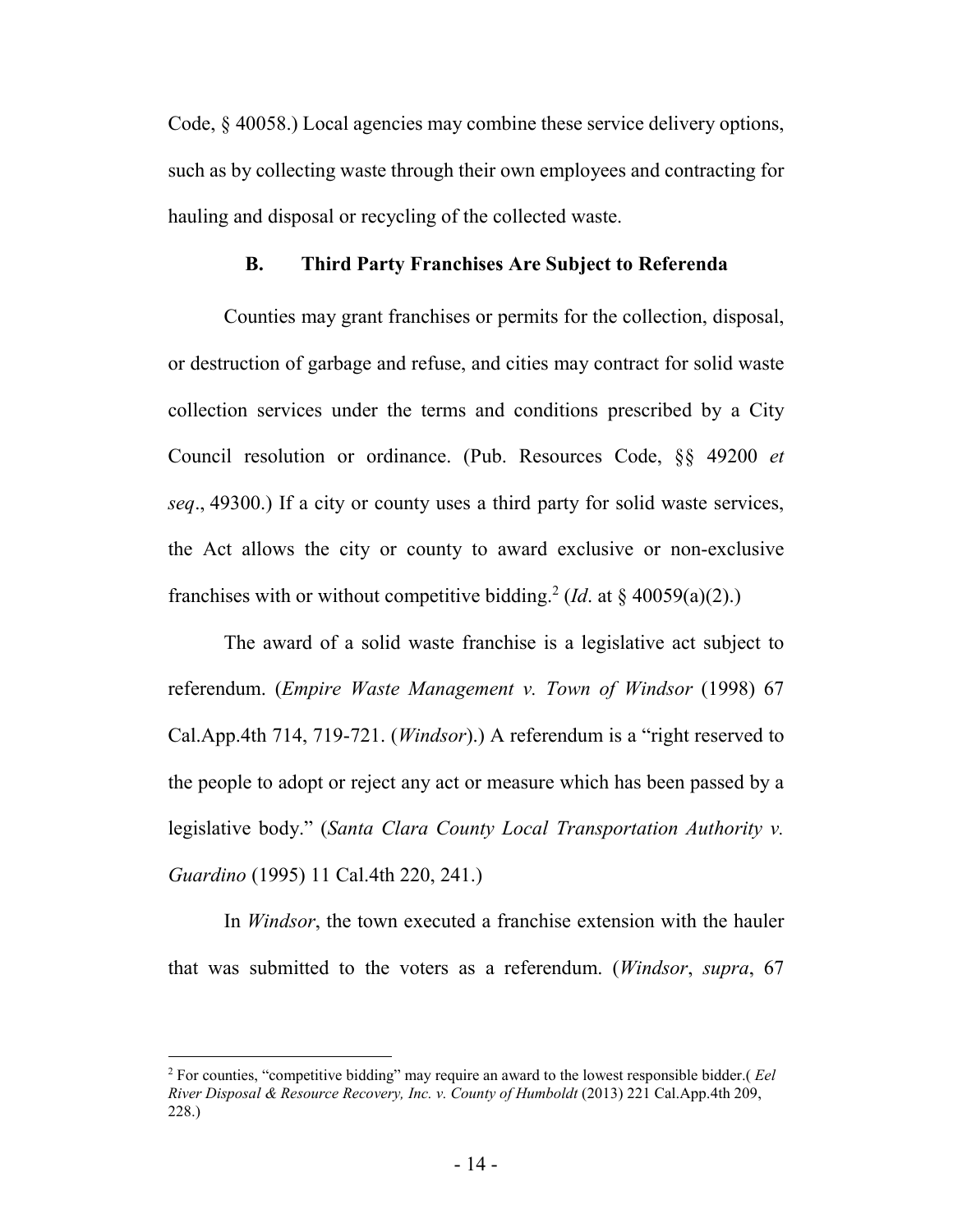<span id="page-14-1"></span><span id="page-14-0"></span>Cal.App.4th at p. 717.) After the voters defeated the extension, the hauler sued arguing that the franchise was not subject to referendum because the Act vested sole authority concerning the franchise in the town council. (*Id*.) The court rejected this argument. First, the court noted that awarding a franchise is generally a legislative act. (*Id*. at p. 717, fn. 1.) In addition, while Public Resources Code section 40059 authorized "local governing bodies" to award franchises, this reference to "governing bodies" was not intended to exclude franchises from the voters. (*Id*. at p. 720.) Rather, this reference was a generic reference to local legislative power. (*Id*. at pp. 720-721.)

<span id="page-14-3"></span><span id="page-14-2"></span>Second, the court acknowledged that the state had substantially regulated solid waste collection and related services. (*Windsor*, *supra*, 67 Cal.App.4th at p. 721.) However, Public Resources Code section 40059 expressly notes that cities and counties have authority over "[a]spects of solid waste handling which are of local concern, including, but not limited to, frequency of collection, means of collection and transportation, level of services, charges and fees, and nature, location, and extent of providing solid waste handling services." (*Id*. at p. 722; see also Pub. Resources Code, § 49300 [authority to award municipal solid waste collection or disposal agreements].) Based on this language, while solid waste may be a matter of statewide concern, cities and counties (and therefore their voters) had authority over local solid waste franchises. (*Windsor*, at p. 723.)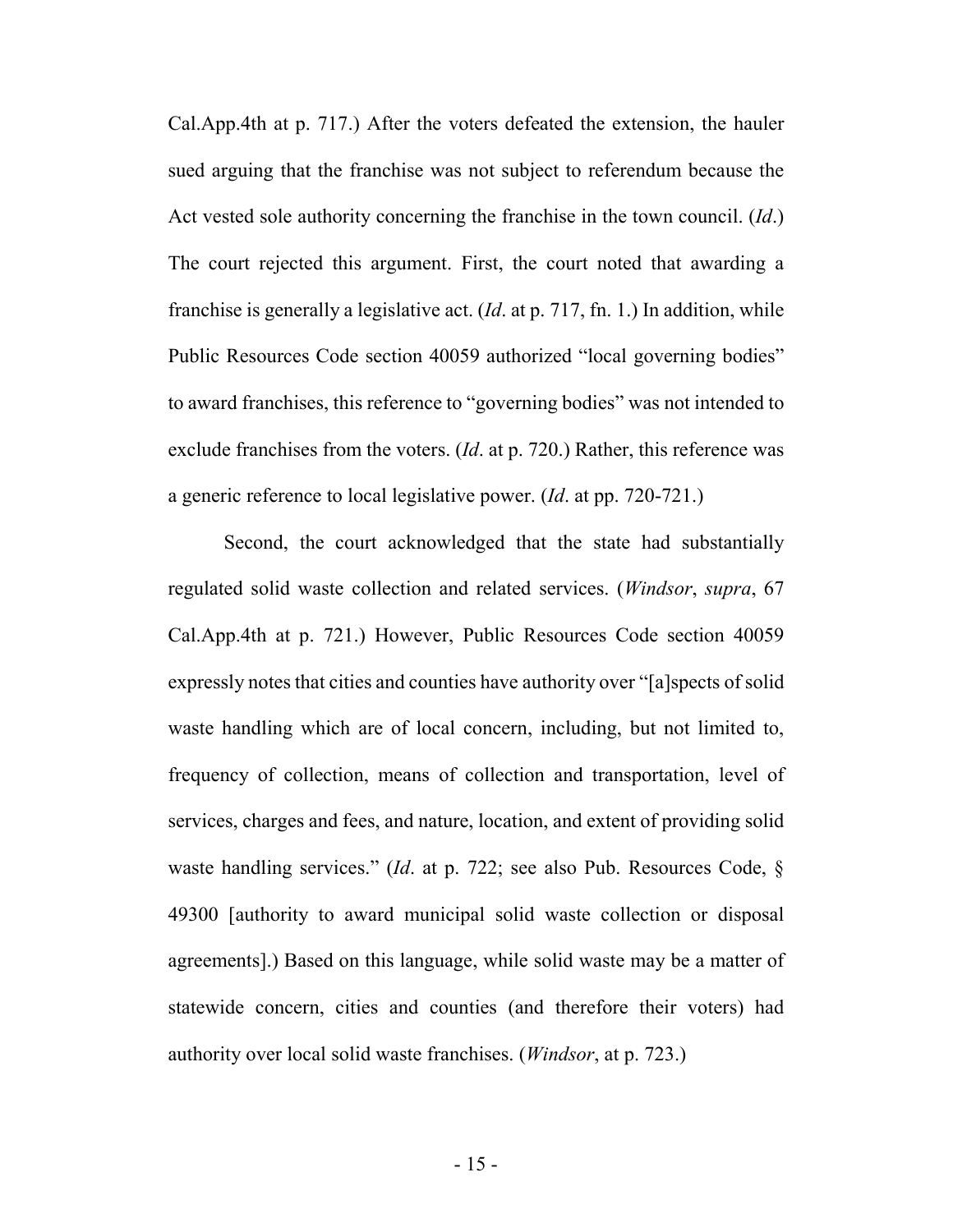### <span id="page-15-5"></span><span id="page-15-1"></span><span id="page-15-0"></span>**C. The Risk of Referenda Constrain Franchise Fees**

<span id="page-15-4"></span><span id="page-15-3"></span><span id="page-15-2"></span>The maximum rates for solid waste services are generally set forth in the franchise agreement, which also sets forth the terms of the negotiated and agreed upon franchise. The approval process of a private solid waste franchise and the possibility of a referendum naturally constrains the amount of franchise fees. As an initial matter, the solid waste franchise must be approved by the local governing body at a noticed public meeting. (Pub. Resources Code, § 40059 [requiring a solid waste franchise to be approved by resolution or ordinance]; Gov. Code §§ 25120 *et seq*. [procedural requirements for a board of supervisors to adopt ordinances], 369931 *et seq*. [procedural requirements for a city council to adopt ordinances]; *Associated Home Builders etc., Inc. v. City of Walnut Creek* (1971) 4 Cal.3d 633, 648 [a resolution passed with the same formality as an ordinance will be binding and effective as an ordinance].) After the county board of supervisors or city council approves the franchise, voters may still challenge the award of the franchise by referendum. A referendum petition must be signed by 10% of a municipality's voters. (Elec. Code, §§ 9237, 9144.) Cities with a population less than 1,000 only need to obtain the signatures of the lesser of 25% of voters or 100 voters. (Elec. Code, § 9237.) If a sufficient number of voters sign a referendum petition, the municipality generally has two options: (1) rescind the franchise or (2) subject it to voter approval. (See, e.g., Elec. Code, §§ 9145, 9241.) If the franchise is rescinded or defeated by the voters, it may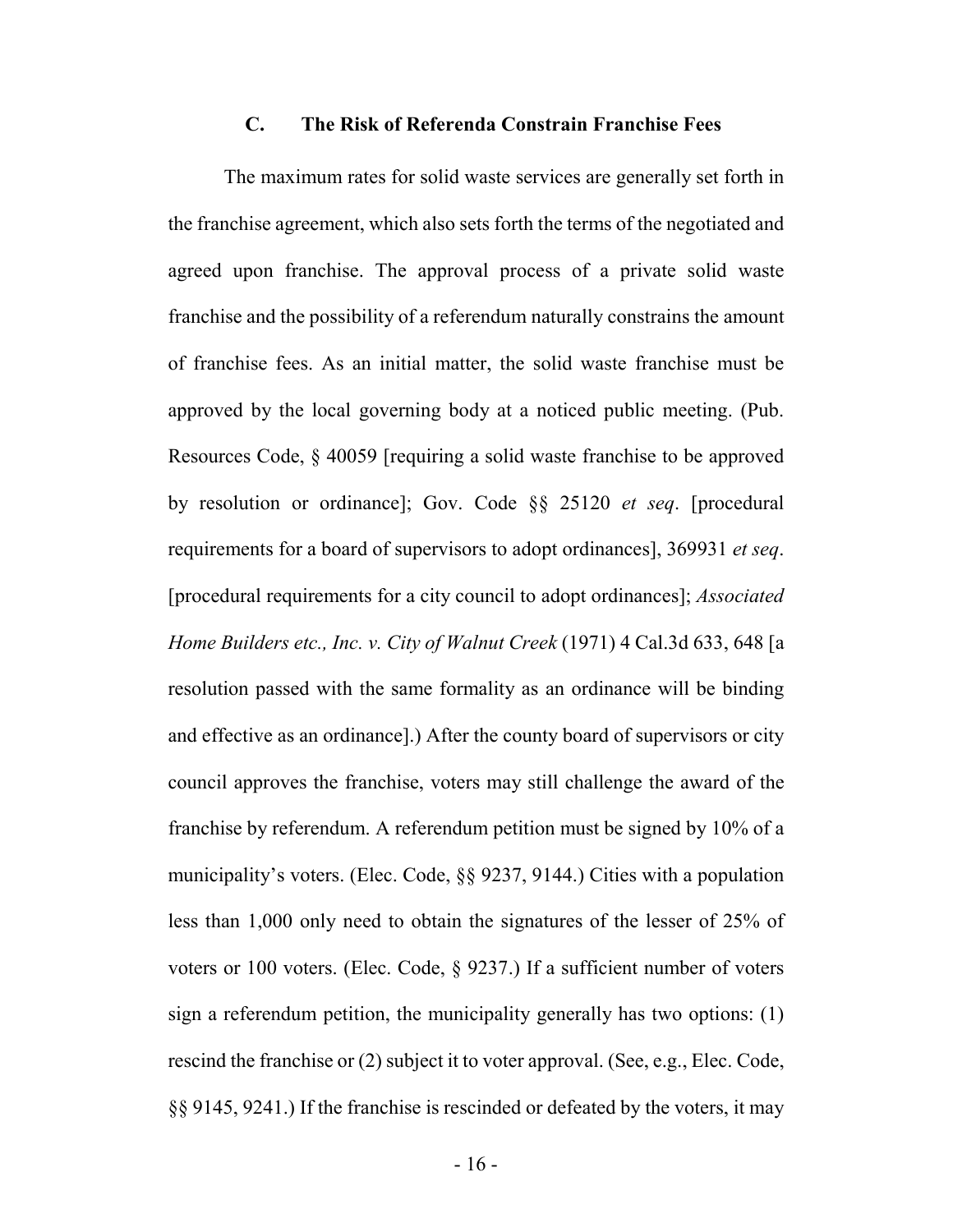<span id="page-16-2"></span><span id="page-16-0"></span>not "be enacted by the legislative body for a period of one year after the date of its repeal by the legislative body or disapproval by the voters." (Elec. Code, § 9241; but see also *County of Kern v. T.C.E.F., Inc.* (2016) 246 Cal.App.4th 301, 323 ["we conclude section 9145's phrase 'entirely repeal the ordinance' requires the board of supervisors to (1) revoke the protested ordinance in all its parts and (2) refrain from additional action that has the practical effect of implementing the essential feature of the protested ordinance"].) This restriction could prevent the award of a subsequent franchise to the prior hauler or would at least require sufficient revision for the subsequent franchise to be considered a new action.

<span id="page-16-1"></span>These are not idle restrictions. Solid waste franchises have been subject to referenda petitions. In fact, rival solid waste haulers can, similar to the situation in *Windsor* and this case, finance efforts required to obtain sufficient signatures for a referendum petition. For example, in this case, Waste Management of Alameda County, Inc. initiated a referendum signature collection process after initially losing the franchise award in August 2014.<sup>[3](#page-16-4)</sup> In the City of Milpitas, referendum petitions were successfully submitted with the requisite signatures to challenge solid waste franchises

<span id="page-16-4"></span><span id="page-16-3"></span><sup>3</sup> *Waste Management Launches Referendum Drive to Win Back Oakland Garbage Contract*, East Bay Express (Sept. 4, 2014.) <https://eastbayexpress.com/waste-management-launchesreferendum-drive-to-win-back-oakland-garbage-contract-1>; Sebai, *Oakland City Council gives controversial garbage contract to Waste Management*, Oakland North (Sept. 30, 2014.) <https://oaklandnorth.net/2014/09/30/oakland-city-council-gives-controversial-garbage-contractto-waste-management>.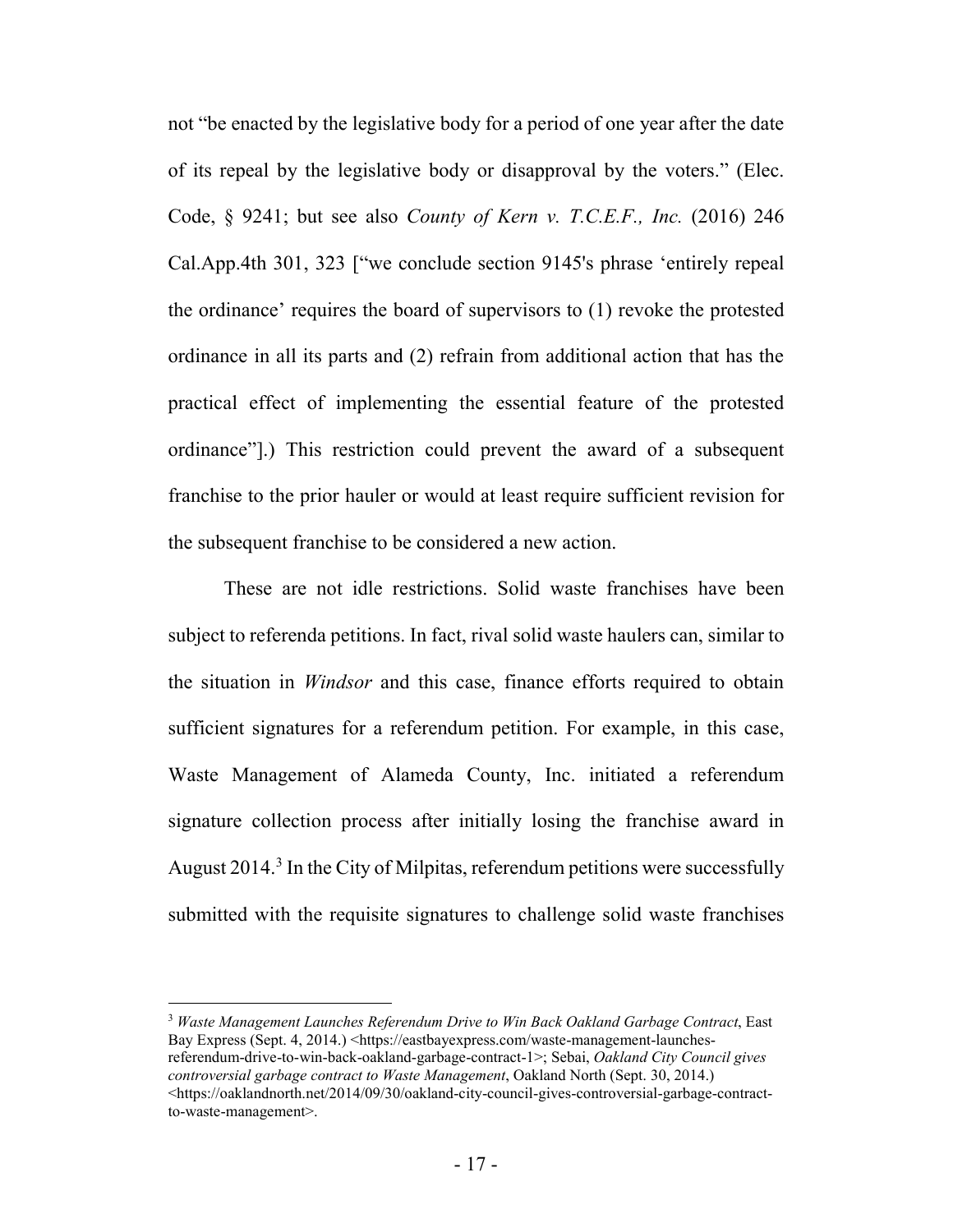<span id="page-17-0"></span>awarded by that city.<sup>[4](#page-17-2)</sup> Similarly, the Town of San Anselmo's award of a franchise to Marin Sanitary Service was subject to, and defeated by, a citizens referendum petition. (*Lindelli v. Town of San Anselmo* (2003) 111 Cal.App.4th 1099, 1103 (*Lindelli*).)

<span id="page-17-1"></span>The very real threat of a referendum petition provides a natural economic, political, and legal check on franchise fees. Ultimately, if a franchise contains unfair or unreasonable franchise fees, voters will have the ability to overturn the franchise award. In fact, the franchise need not contain unreasonable terms for it to be subject to referendum; voters simply may not want to pay the maximum rates set forth therein. Upset voters may have a natural ally in the competitors of the franchisee when submitting a referendum petition. This has real impacts to the awarding agency and the hauler. When a petition receives sufficient signatures, under Elections Code sections 9145 and 9241, the county board of supervisors or city council must either repeal the ordinance or submit the ordinance to voters. If the municipality submits the ordinance to voters, it will incur additional electionrelated costs. If the franchise is repealed either by the municipality or the voters, then the city or county must seek the services of another hauler or significantly revise the franchise terms with the selected hauler. This

<span id="page-17-2"></span><sup>4</sup> *Milpitas, California, Exclusive Contract with Waste Management, Inc. for Trash Services, Measure L*, Ballotpedia. (Nov. 2016)

<sup>&</sup>lt;https://ballotpedia.org/Milpitas, California, Exclusive Contract with Waste Management, Inc . for Trash Services, Measure L (November 2016)>.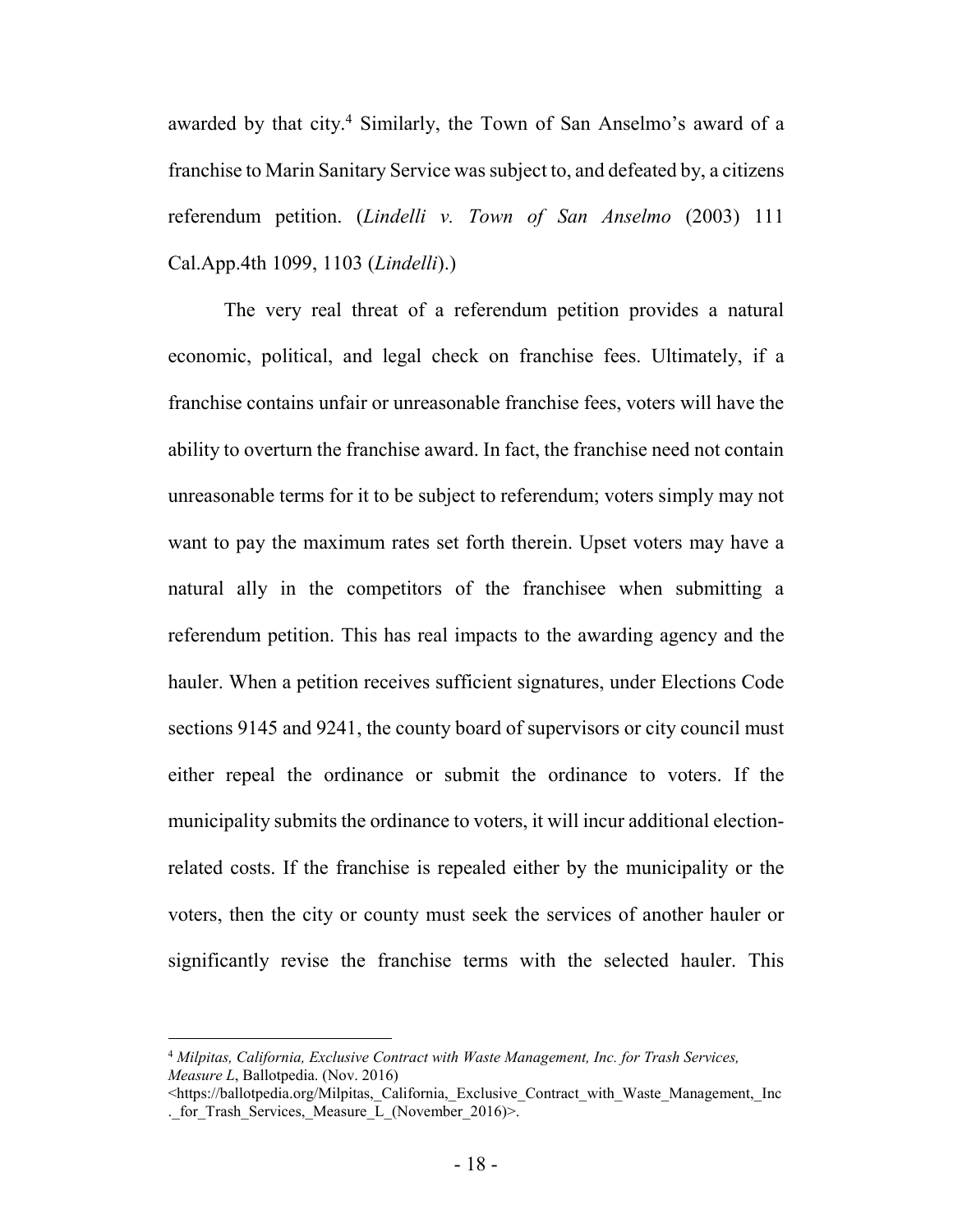economic, political, and legal reality naturally ensures appropriate and fair franchise fees.

### <span id="page-18-4"></span><span id="page-18-3"></span><span id="page-18-0"></span>**D. State Law Does Not Limit Franchise Fees**

<span id="page-18-6"></span><span id="page-18-5"></span>California has a history extending over forty years of voter-driven regulation on local revenue, beginning with Proposition 13 in 1978, and including Proposition 62 in 1986, Proposition 218 in 1996, and most recently, Proposition 26 in 2010. These restrictions have severely impacted cities' and counties' ability to generate revenue and fund essential municipal services without first seeking voter approval. Cities and counties are increasingly strapped for discretionary revenue.

<span id="page-18-7"></span><span id="page-18-2"></span><span id="page-18-1"></span>Yet, voters have not sought to regulate certain historic sources of revenue-raising measures essential to a municipality's financial health and ability to provide basic services. One such source is franchise fees. Franchise fees have been recognized by California jurisprudence for over a century as unrestricted sources of revenues. In contrast to taxes and fees that are directly imposed by a local government, franchise fees are the product of contracts between sophisticated and capable parties, negotiated to compensate cities for a possessory interest in or special privilege to use public property and transact business in and with the city. (*Santa Barbara County Taxpayers Assn. v. Board of Supervisors* (1989) 209 Cal.App.3d 940, 949; *Southern Pacific Pipe Lines, Inc. v. City of Long Beach* (1988) 204 Cal.App.3d 660, 666; 12 McQuillin Mun. Corp. § 34:2 (3d ed.).)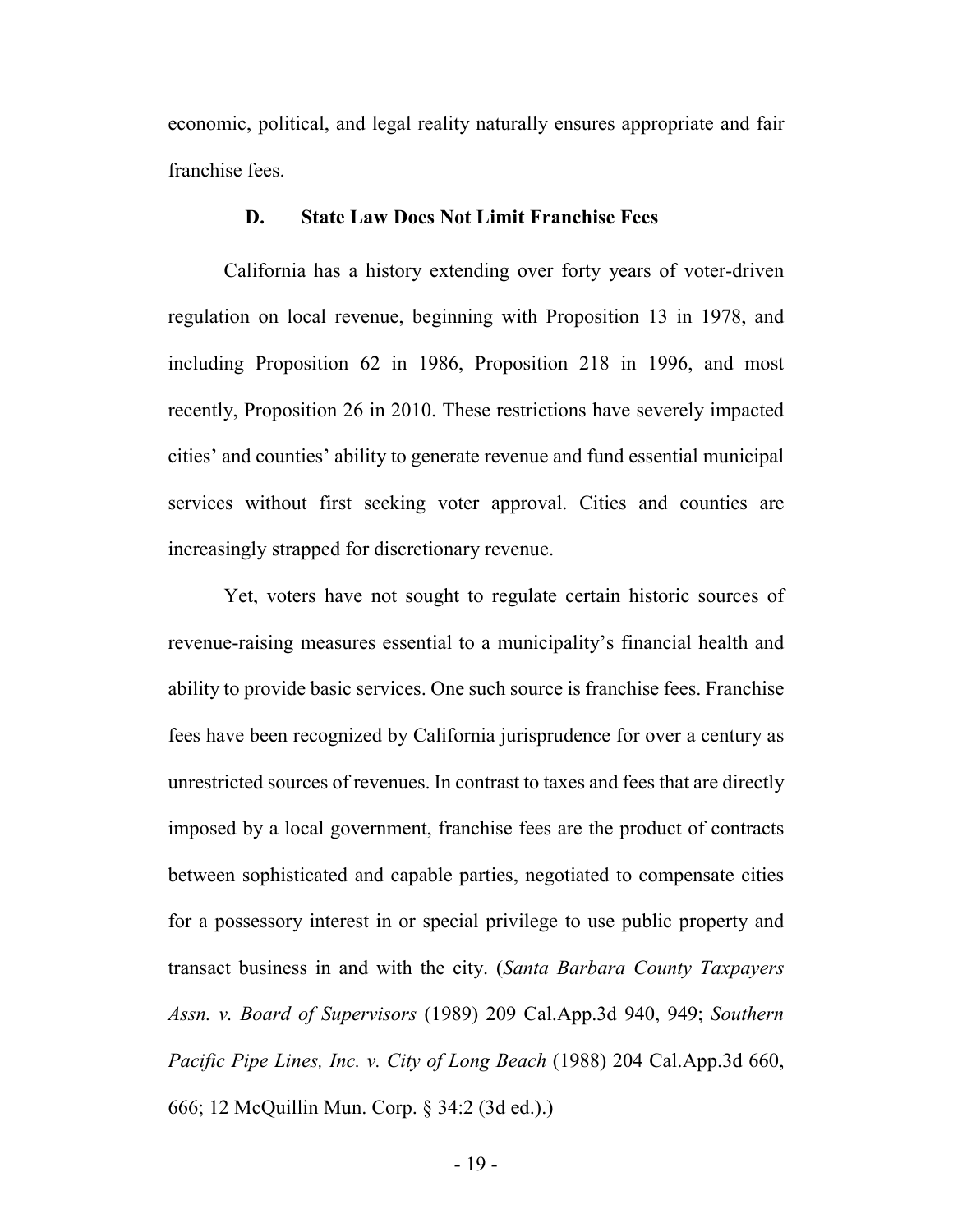Nonetheless, the appellate court has read into the California Constitution rules and limitations that simply do not exist, and would interfere with the contracting ability of cities and counties to the detriment of their citizens. The appellate court erred in its application of a reasonable value requirement for franchise fees, and a separate appellate court noted the error in *Bay Area Toll Authority*, *supra*, 51 Cal.App.5th 435.

<span id="page-19-3"></span><span id="page-19-1"></span>In *Bay Area Toll Authority*, the Court of Appeal for the First Appellate District, Division Two interpreted the reasonable cost requirement of article XIII A, section 3(d) to not apply to charges imposed for entrance to or use of state property, or the purchase, rental, or lease of state property. The Court of Appeal in *Bay Area Toll Authority* noted its disagreement with the Court of Appeal in *Zolly* regarding the application of the reasonable value standard to charges imposed for analogous local government property provisions ("Exemption 4"). This Court has granted review of *Bay Area Toll Authority* pending disposition of this case. (*Howard Jarvis Taxpayers Association v. Bay Area Toll Authority* (Cal. 2020) 269 Cal.Rptr.3d 787.) Respondents concede that the reasonableness standard does not apply to Exemption 4.

<span id="page-19-2"></span><span id="page-19-0"></span>Respondents, in their answer brief, acknowledged that they "agree with Oakland that the reasonable-cost burden of proof does not apply to the fourth exception" (Resp'ts Answer Br. 35, fn. 11.), yet contend that the franchise fee is limited to a "reasonable" franchise value (Resp'ts Answer Br. 37.). While Respondents repeat the holding in *Jacks*, they fail to explain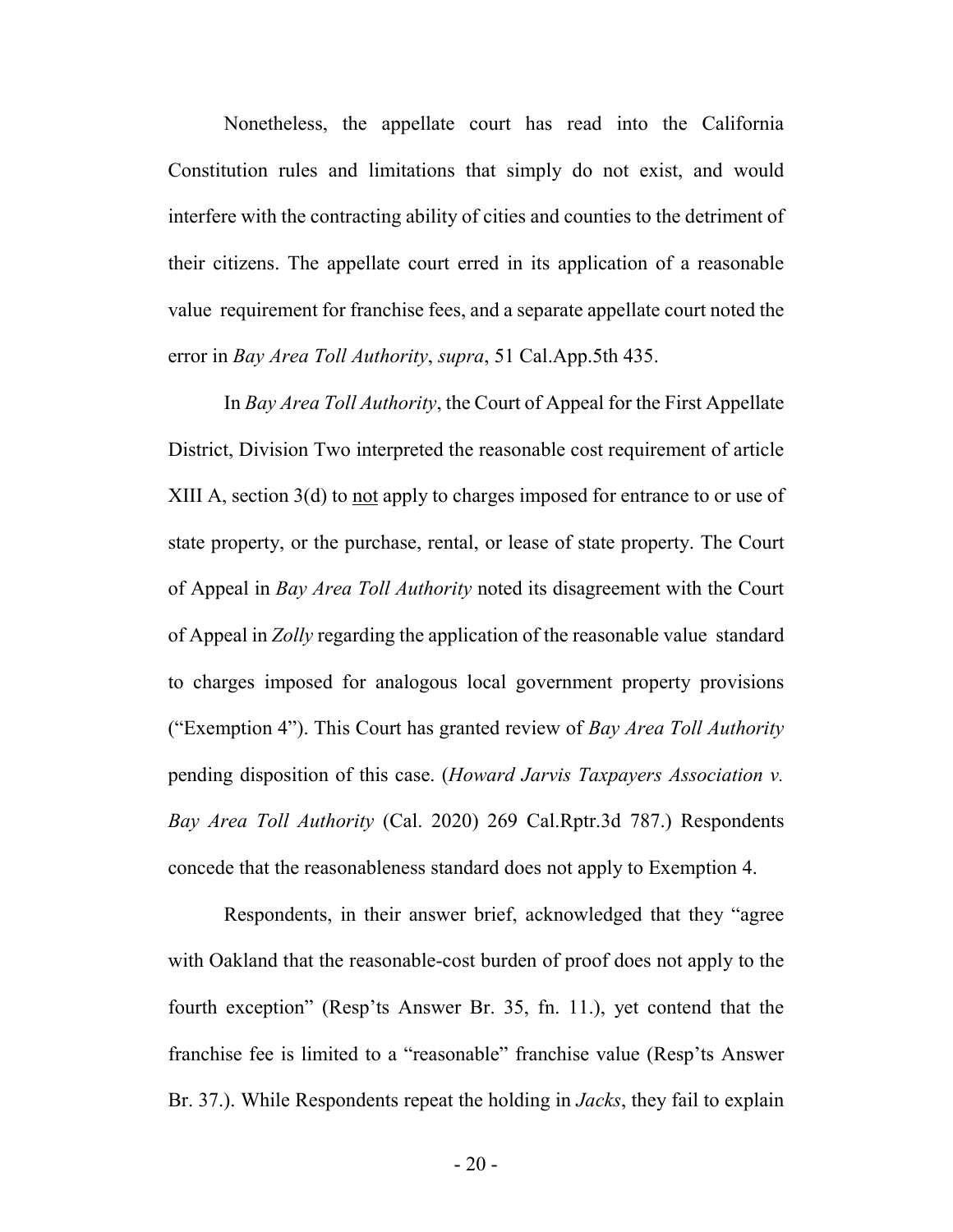the appellate court's blurring of the "reasonable value" standard with "reasonable cost," because it is not possible to establish a constitutional basis where none exists.

# <span id="page-20-0"></span>**II. FRANCHISE FEES ARE LIMITED BY NEGOTIATIONS BETWEEN THE PARTIES AND OTHER FACTORS**

# <span id="page-20-1"></span>**A. Divergent Interests of Waste Hauler and Municipality Motivate Parties to Negotiate Franchise Fees**

<span id="page-20-2"></span>"The issuance of a franchise involves the setting, not the implementation, of public policy; it rests on a determination in the first instance as to which private entity is best suited to provide services for the public." (*Lindelli*, *supra*, 111 Cal.App.4th at p. 1113.) This determination includes a decision as to which entity is best suited to provide services for the public welfare for the duration of the franchise agreement. (*Id.*) In light of these duties, California law affords substantial discretion to cities and counties to determine if and how solid waste services should be provided. If a city or county decides to utilize private solid waste services, these services may be provided through an exclusive or non-exclusive franchise issued with or without competitive bidding.

Cities and counties seeking to provide municipal service through award of a franchise have a duty to provide for the public welfare. They also have an incentive to provide the highest quality public service at the lowest cost for citizens, while simultaneously receiving compensation for use of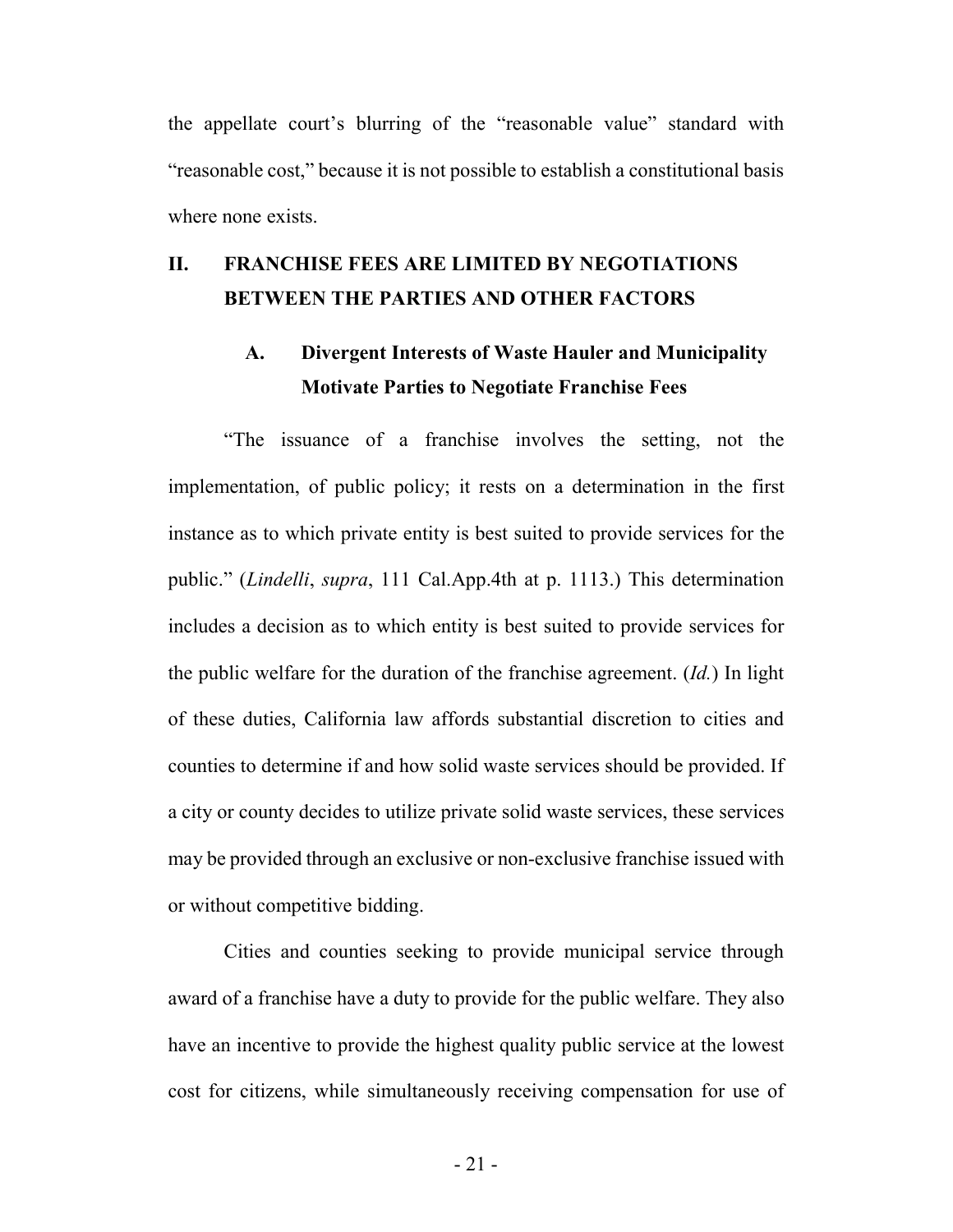government property and the right to operate a franchise within the city or county.[5](#page-21-2) Solid waste haulers, which are private and for-profit entities, also will not seek award of a franchise if there is no potential for profit. Profitability may consider factors such as contract term, the size of the geographic service area, the number of solid waste customers, the suite of solid waste collection services provided to customers and the local agency, the ability to incorporate efficiencies into routes, and the ability to maximize rates while minimizing costs.<sup>[6](#page-21-3)</sup> These opposing interests compel haulers and municipalities to negotiate to maximize respective benefits.

<span id="page-21-0"></span>For example, while *Jacks* is not a solid waste franchise case and has facts distinct from this case, the negotiations process in *Jacks* is instructive. The City of Santa Barbara and Southern California Edison ("SCE") entered into a series of franchise agreements granting SCE the privilege to construct and use equipment along, over, and under the city's streets to distribute electricity, beginning in 1959. (*Jacks*, 3 Cal.5th at 254-255.)

Each time an agreement was set to expire, the parties were required to renegotiate the key terms to ensure, at least for the purpose of the franchise fee, that the amount represented what the city was willing to accept, and what

<span id="page-21-2"></span><span id="page-21-1"></span><sup>5</sup> RW Beck, Issue Paper #5 Franchising Collection Services, pp. 5-1-5-2,

https://www.gobroomecounty.com/sites/default/files/dept/dpw/pdfs/Issue%20Paper%20%235%20 -%20Franchising%20Final.pdf

<span id="page-21-3"></span><sup>6</sup> *Id*. at, pp. 5-2-5-4.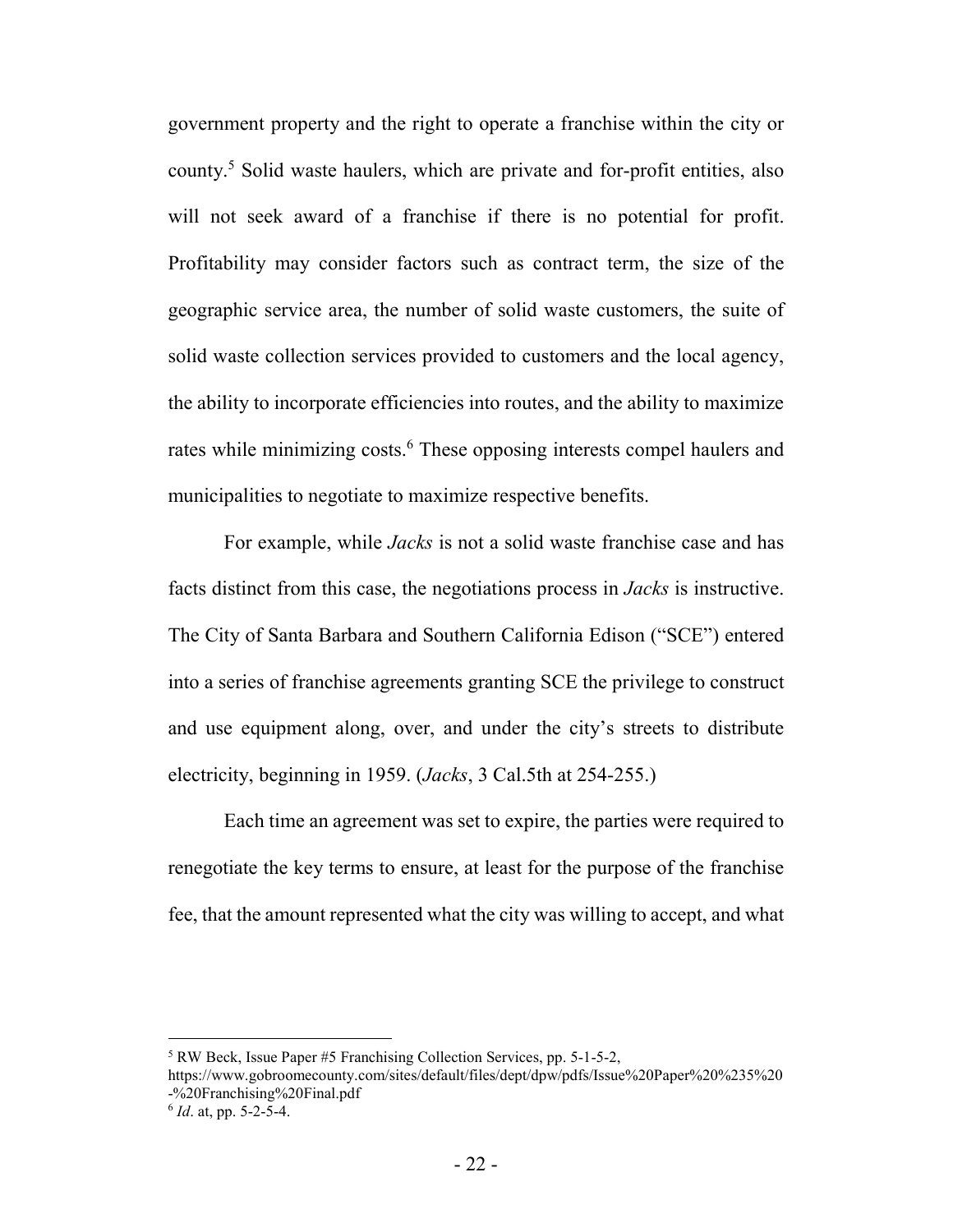<span id="page-22-1"></span>SCE was willing to pay. (*Id*. at pp. 255,269 ["the value of the property may vary greatly, depending on market forces and negotiations"].)

The process in *Jacks*, as well as in this case, are illustrative of the processes cities and counties follow to establish franchise fees. These processes require negotiation between sophisticated parties, culminating in an agreement which includes, among its many terms, franchise fee obligations. Such procedures allow for cities and counties to receive fair compensation for the grant of valuable franchise rights.

Franchise fees are already the product of negotiation between the solid waste hauler and a municipality. This Court in *Jacks* has already stated that bona fide negotiations establish a reasonable value of franchise rights. (*Jacks*, *supra*, 3 Cal.5th at p. 270.) For Respondents to suggest that a franchise fee is not the product of a bona fide negotiation wrongly assumes that the parties do not have an incentive to negotiate the fee.

### <span id="page-22-0"></span>**B. Limitations on the Amount of Franchise Fees**

Contrary to Respondents' contention in their answer brief that franchise fees are a way for cities and counties to generate limitless revenue without voter consent (See Resp'ts Answer Br. 32), there are pressures limiting franchise fees.

As set forth above, waste haulers and municipalities have divergent interests with respect to franchise fees. A municipality seeks to provide high quality and dependable public service at low cost to citizens, while receiving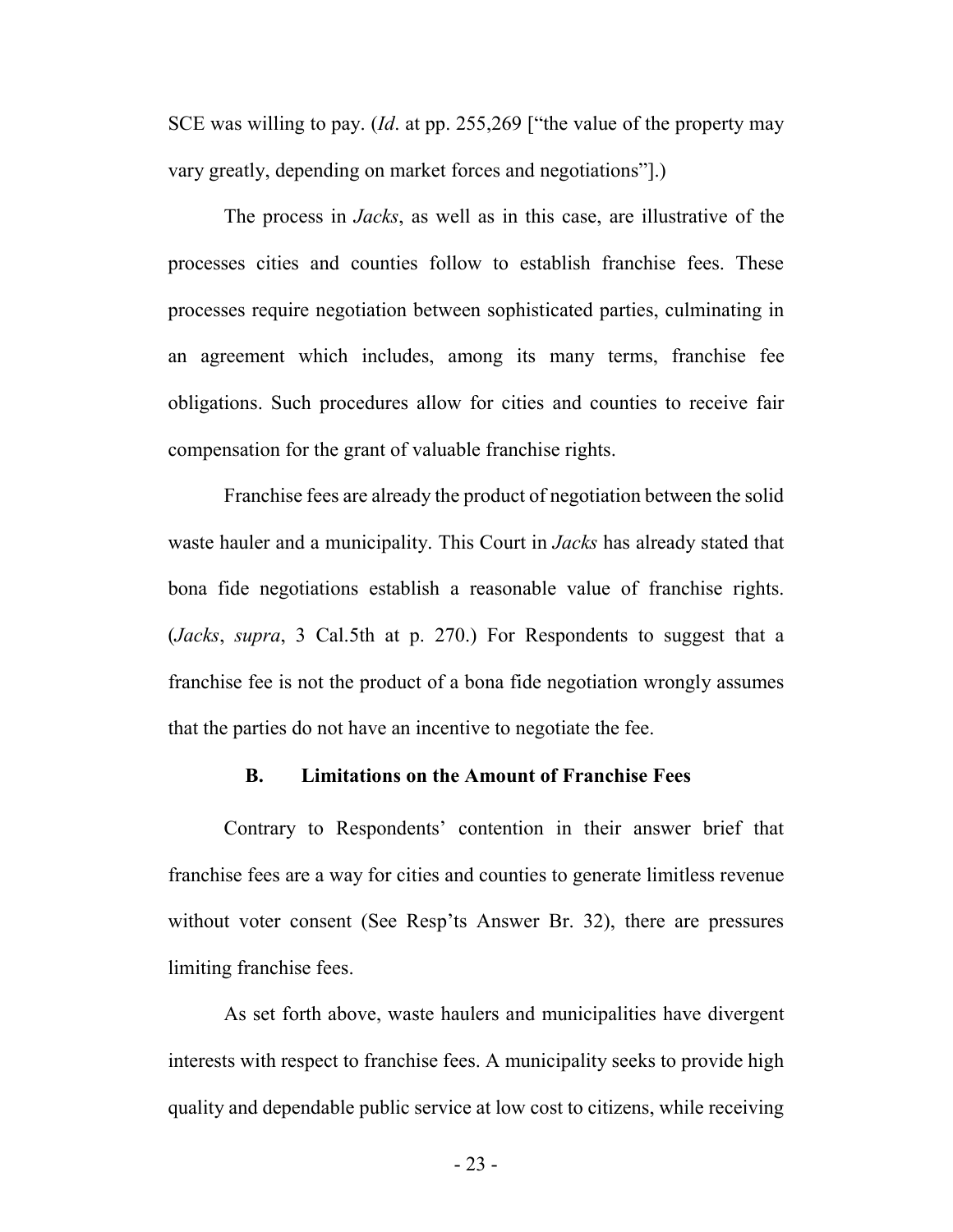fair compensation for the use of government property. If a franchise fee is too high, it may effectively eliminate the ability of a franchisee to make a fair and reasonable return on its investment. Solid waste haulers will be reluctant to enter into a franchise agreement with limited potential profitability.

This is especially true in light of recent regulatory changes impacting the market for plastics and cardboards for recycling into new products. In January 2018, China enacted a policy to ban the import of most plastics and recyclables.[7](#page-23-2) According to 2018 Census Bureau export data, about 157,000 large 20-ft shipping containers (429 per day) of U.S. plastic waste was shipped to China.<sup>[8](#page-23-3)</sup> However, in November 2020, China announced it would cease issuing import licenses for solid waste. Other countries, such as Sri Lanka, Thailand, the Philippines, Malaysia and Turkey have also returned recyclables to exporting nations.<sup>[9](#page-23-4)</sup> The collapse of these markets has deprived the solid waste industry of this important source of revenue.<sup>[10](#page-23-5)</sup>

Similarly, affordability factors into the willingness of municipalities to enter into franchise agreements. If the maximum rates are disproportionate

.

<span id="page-23-2"></span><span id="page-23-0"></span><sup>7</sup> Katz, *Piling Up: How China's Ban on Importing Waste Has Stalled Global Recycling*, Yale Environment 360. (Mar. 7, 2019.) <https://e360.yale.edu/features/piling-up-how-chinas-ban-onimporting-waste-has-stalled-global-recycling>.

<span id="page-23-3"></span><span id="page-23-1"></span><sup>8</sup> Rapoza, *China Doesn't Want The World's Trash Anymore. Including 'Recyclable' Goods*, Forbes (Nov. 29, 2020) <https://www.forbes.com/sites/kenrapoza/2020/11/29/china-doesnt-wantthe-worlds-trash-anymore-including-recyclable-goods/?sh=73a342c87290>. 9 *Id*.

<span id="page-23-5"></span><span id="page-23-4"></span><sup>&</sup>lt;sup>10</sup> For example, see Letter from Jo Zientek to the Santa Clara County Board of Supervisors (June 3, 2020.), p. 3

<sup>&</sup>lt;https://www.sccgov.org/sites/rwr/Documents/Prop218/BOS%20Off%20Agenda%20Report.pdf>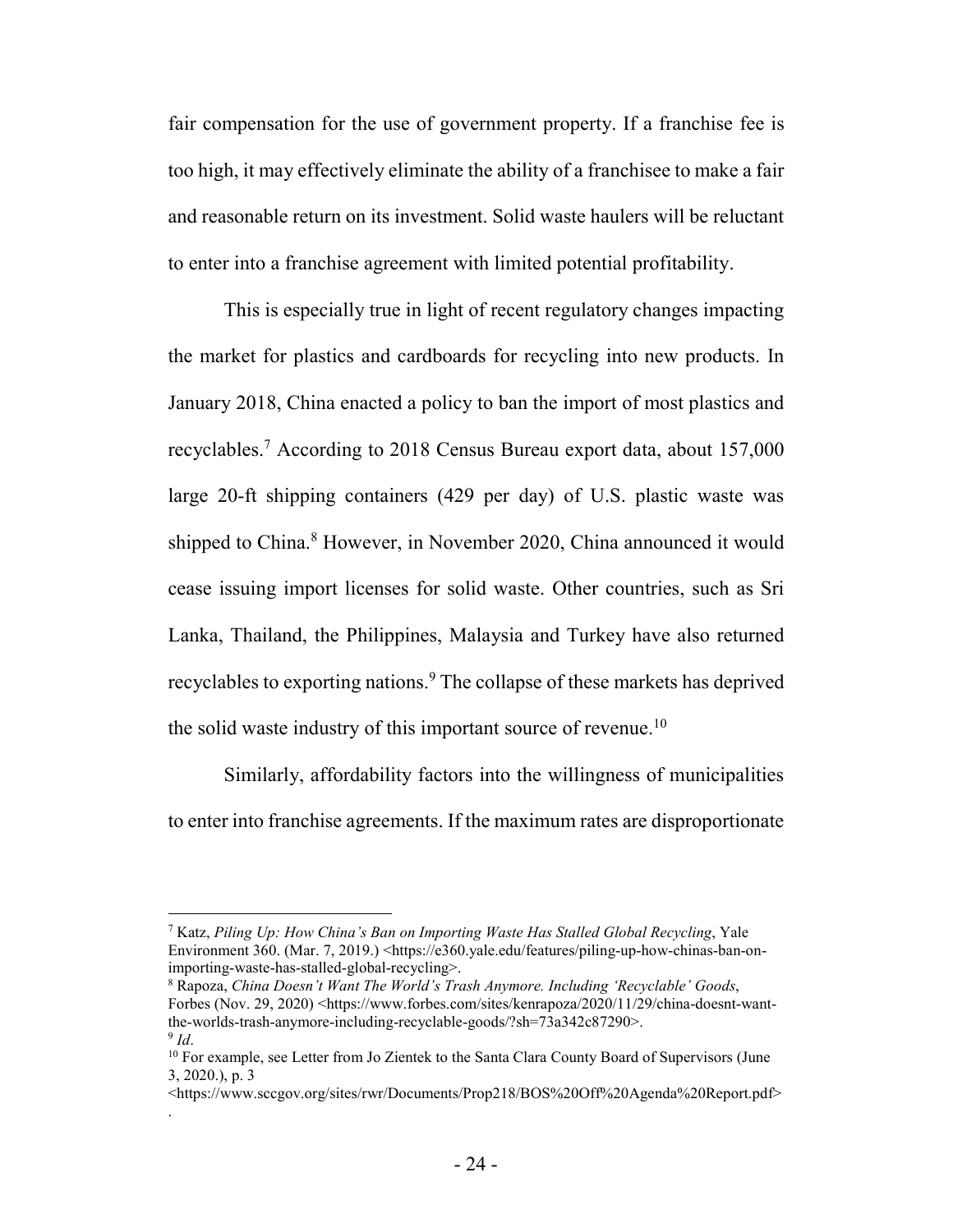to the market and similar local communities, the community may face difficulty attracting businesses and residents. Setting aside the direct political check on a franchise award through a referendum, disproportionate solid waste rates will create political pressure and may result in consequences at the next local election. For these reasons, local elected officials have an incentive to ensure that franchise fees and general solid waste costs remain reasonable.

All of the above factors, together with the realistic possibility of a referendum petition, create legal, economic, and practical limitations for franchise fees. Given that franchise fee jurisprudence supports bona fide negotiations of the franchise fee, the appellate court ruling incorrectly limits the franchise fee with an unworkable reasonableness standard and should be reversed.

### <span id="page-24-0"></span>**III. FINANCIAL IMPACT OF NEGATIVE RULING**

Franchise fee revenues provide valuable general revenues that are even more vital now in light of the significant decline of other local general revenues due to the COVID-19 pandemic.<sup>[11](#page-24-2)</sup> Unrestricted revenue sources for cities and counties include: property taxes, sales taxes; transient occupancy taxes; business taxes; forfeitures and fines; and, franchise fees. [12](#page-24-3) Even with

<span id="page-24-3"></span><span id="page-24-2"></span><span id="page-24-1"></span> $11$  Amici acknowledge that the American Rescue Plan will provide much needed assistance to local governments with the impacts of the COVID-19 pandemic. However, as discussed in more detail below, the American Rescue Plan is a one-time infusion of federal funds with restrictions on spending, and is not an ongoing, stable source of revenue upon which cities and counties can rely.  $12$  Institute for Local Government, Understanding the Basics of Municipal Revenues in California: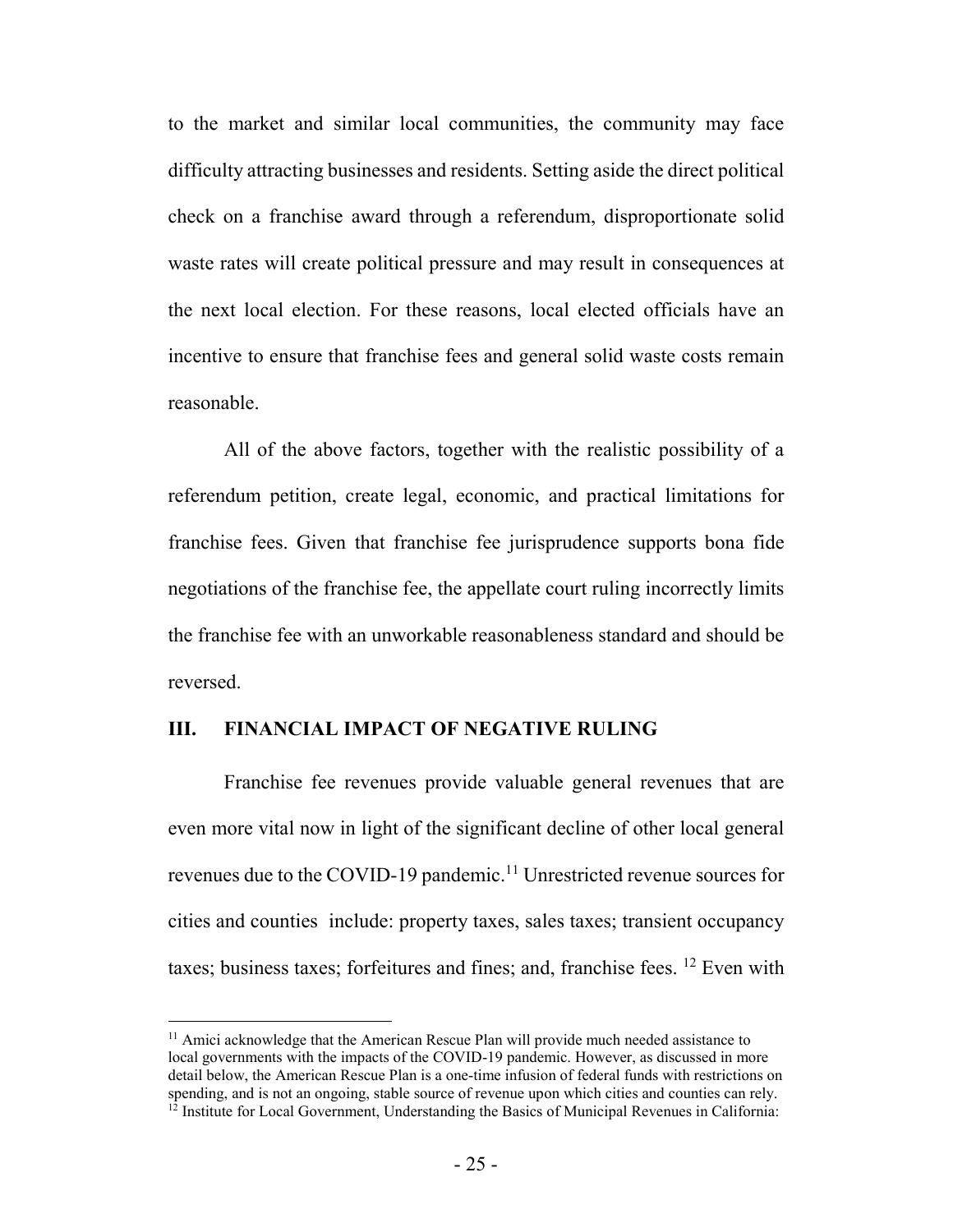devastated budgets, municipalities are saddled with increased costs to provide municipal services and implement new regulations. Counties carry out the State's safety net programs, and demand for those programs is expected to increase dramatically this fiscal year, at the same time revenue is declining. The State's FY 20-21 budget "assumes a 9.2 percent year-overyear increase in Medi-Cal enrollees, a 51.1 percent increase in CalFresh participation, and a 42.4 percent increase in CalWORKs participating families."[13](#page-25-2) In addition, new regulations and mandates relating to organic waste processing, place greater demands on municipal budgets. Over 90% of cities considered layoffs or employee furloughs, or cutting public services; 72% considered both.<sup>[14](#page-25-3)</sup>

Because of across-the-board reductions to local revenues due to the COVID-19 pandemic, the stability of and reliance on franchise fee revenues in a city or county's budget to fund vital services and programs has become more critical. Without franchise fee revenues, a municipality's provision of certain services, such as ongoing utility services to comply with utility shutoff bans, would be significantly hindered, and cities and counties may face harsh consequences. The November 1, 2016 edition of *Western City* included

Cities, Counties and Special Districts ( 2016 Update) pp. 4-5 <https://www.ca-

<span id="page-25-2"></span><span id="page-25-1"></span>ilg.org/sites/main/files/file-attachments/basics\_of\_municipal\_revenue\_2016.pdf>.

<sup>&</sup>lt;sup>13</sup> Legislative Analyst's Office, The 2020-21 Budget: Overview of the California Spending Plan (Oct. 7, 2020) p. 1 <https://lao.ca.gov/reports/2020/4263/spending-plan-2020.pdf>.

<span id="page-25-3"></span><span id="page-25-0"></span><sup>&</sup>lt;sup>14</sup> League of California Cities. COVID-19 Fiscal Impact on California Cities. (Apr. 23, 2020.)

<sup>&</sup>lt;https://www.cacities.org/Images/COVID19-Fiscal-Impact-on-CA-Cities-Infographic-FIN.aspx>.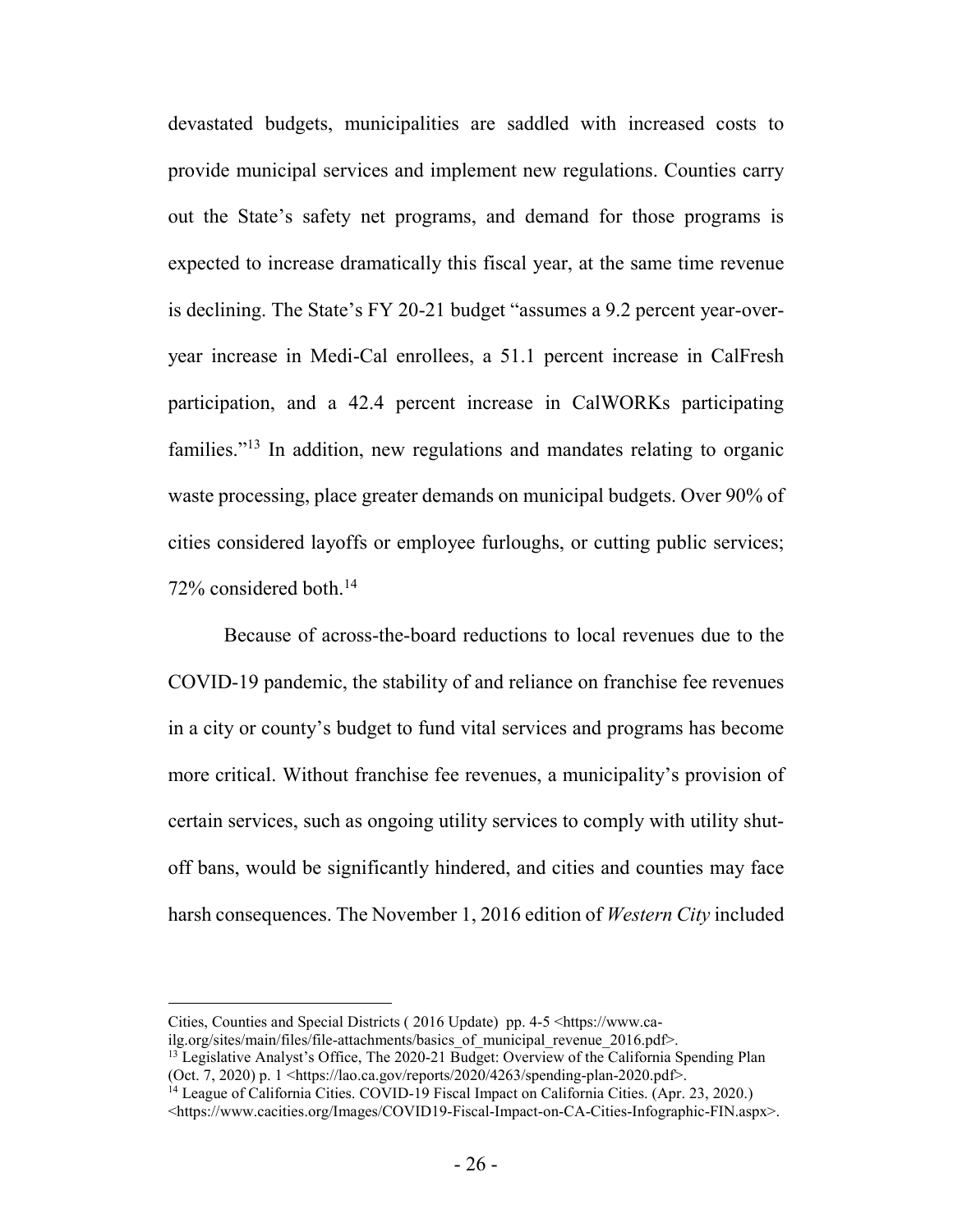a primer on California city revenues. The article's author conducted an analysis of local revenues available to California cities using data from the California State Controller's Office as of 2014-15. Based on this analysis, the author found that a significant portion of unrestricted revenues available to California cities was attributable to franchise fees. (Coleman, A Primer on California City Revenues, Part One: Revenue Basics (November 1, 2016) *Western City*.)

According to data compiled from the State Controller's Office and the Department of Finance, for the 2018-19 period, franchise fee revenues for 480 cities accounted for more than \$1.3 billion. For the same period, the general purpose revenues for 482 cities was more than \$34 billion. This means that total franchise fee revenues throughout the state represented almost 4% of total general revenues statewide for the 2018-19 period.

Further, an April 2020 Cal Cities survey showed that cities anticipated a nearly \$7 billion general revenue shortfall due to COVID-19 over two fiscal years – more than five times the amount of total annual franchise fee revenues.[15](#page-26-1) The survey anticipated that the \$7 billion shortfall would grow by billions if the COVID-19 stay-at-home orders extended into and beyond Summer 2020.<sup>[16](#page-26-2)</sup> Given that the stay-at-home orders have extended beyond that point and have not yet been lifted, the situation for cities is much more

<span id="page-26-1"></span><sup>15</sup> *Supra*, at fn. 14.

<span id="page-26-2"></span><span id="page-26-0"></span><sup>16</sup> *Id*.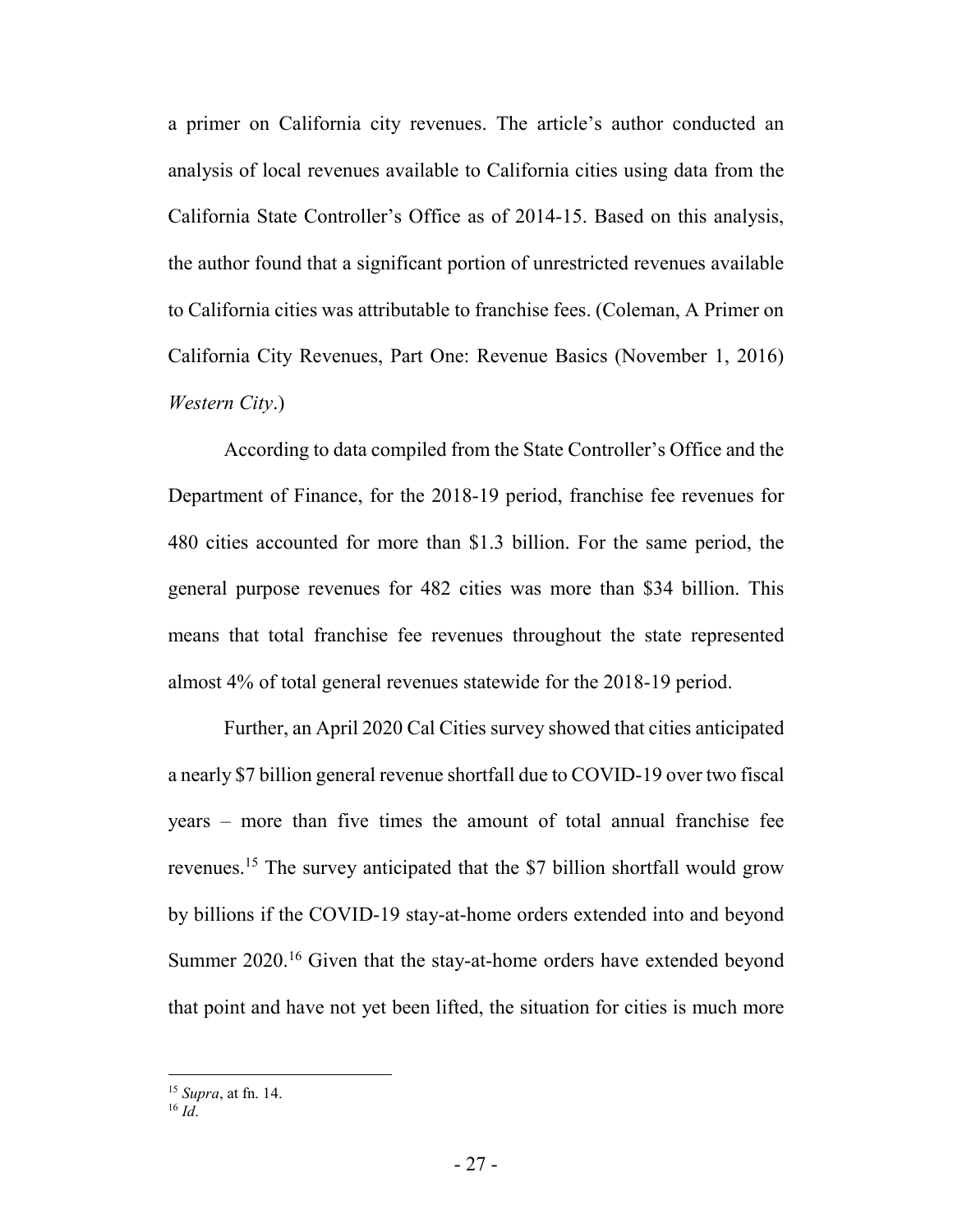dire. The Cal Cities survey regarding the fiscal impact was taken two months after the stay-at-home orders were first issued. It has now been over one year after the stay-at-home orders were first issued, and the shortfall has likely grown.

The City of Los Angeles alone announced in October 2020 that it was facing a  $$400-$600$  million shortfall.<sup>[17](#page-27-0)</sup> In January 2021, that projected deficit grew to  $$675$  million.<sup>[18](#page-27-1)</sup> The city met with employee unions to address the huge shortfall, and considered reducing the police force by several hundred officers. In March 2021, that gap grew to \$750 million.<sup>[19](#page-27-2)</sup> The City of Los Angeles is one example out of the 482 cities and 58 counties facing a budget crisis. While the federal government only recently passed a federal relief package that will provide some local assistance, the funding is one-time, with spending restrictions. It does not solve anticipated continuing local revenue shortfalls since large local revenue streams for cities and counties have shriveled up due to the impact of COVID-19 pandemic on tourism, businesses, and the economy.

<span id="page-27-0"></span><sup>&</sup>lt;sup>17</sup><sup>'</sup>This Is Going To Be Brutal': City of Los Angeles Faces \$400-\$600 Million Shortfall, LAist (Oct. 26, 2020.) <https://laist.com/latest/post/20201026/City-Los-Angeles-Budget-Shortfall-400- 600-million-unions-furloughs-cuts>.

<span id="page-27-1"></span><sup>18</sup> Zahniser. *L.A., city unions strike tentative deal to delay raises, avoid layoffs and furloughs*, L.A. Times. (Jan. 12, 2021.) <https://www.latimes.com/california/story/2021-01-12/la-me-los-angelescity-union-offer-concessions-to-avert-furloughs-layoffs>.

<span id="page-27-2"></span><sup>&</sup>lt;sup>19</sup> Los Angeles expected to receive \$1.35 billion from federal stimulus bill, KTLA. (Mar. 10, 2021) <https://ktla.com/news/local-news/los-angeles-expected-to-receive-1-35-billion-from-federalstimulus-bill>.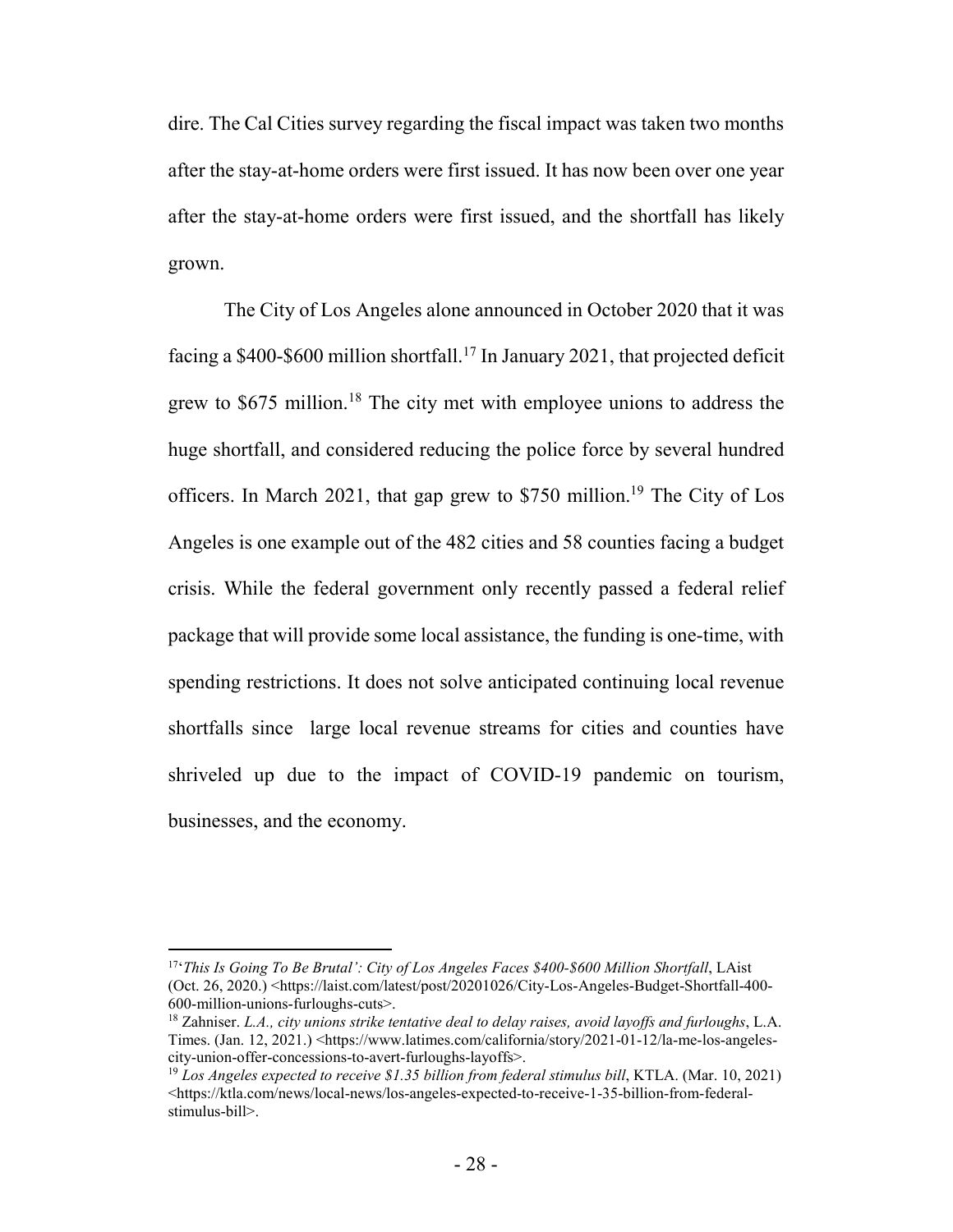Between 1991 and 2017, the annual average of franchise revenues as a percentage of general revenues in California cities was 5%-7%. Depending on the year, for certain cities, franchise revenues as a percentage of general revenues accounted for as much as  $23\%$  -  $62\%$ .<sup>[20](#page-28-0)</sup> The reduction of franchise fee revenues would have a significant impact on the ability of cities to offer core governmental programs and services that residents have come to rely on.

 As local budget deficits have grown with prolonged stay-at-home orders, cities and counties are relying more heavily on the collection of revenues that were less impacted, such as franchise fees, to support its budget. Unlike other industry sectors such as retail, restaurants, breweries, and gyms, the solid waste industry was deemed an "essential business," or a business providing essential services to the public, and allowed to continue to operate under the stay-at-home orders. Due to uninterrupted operations during the COVID-19 pandemic, solid waste haulers are more likely able to pay the franchise fees.

Franchise fee revenue therefore provides a stable and important source for funding such essential municipal services. The appellate court ruling places such revenues at risk.

<span id="page-28-0"></span> $20$  However, for cities with the highest maximum franchise revenues as a percentage of general revenues in a particular year, those high percentages were generally outliers compared to the city's historical data.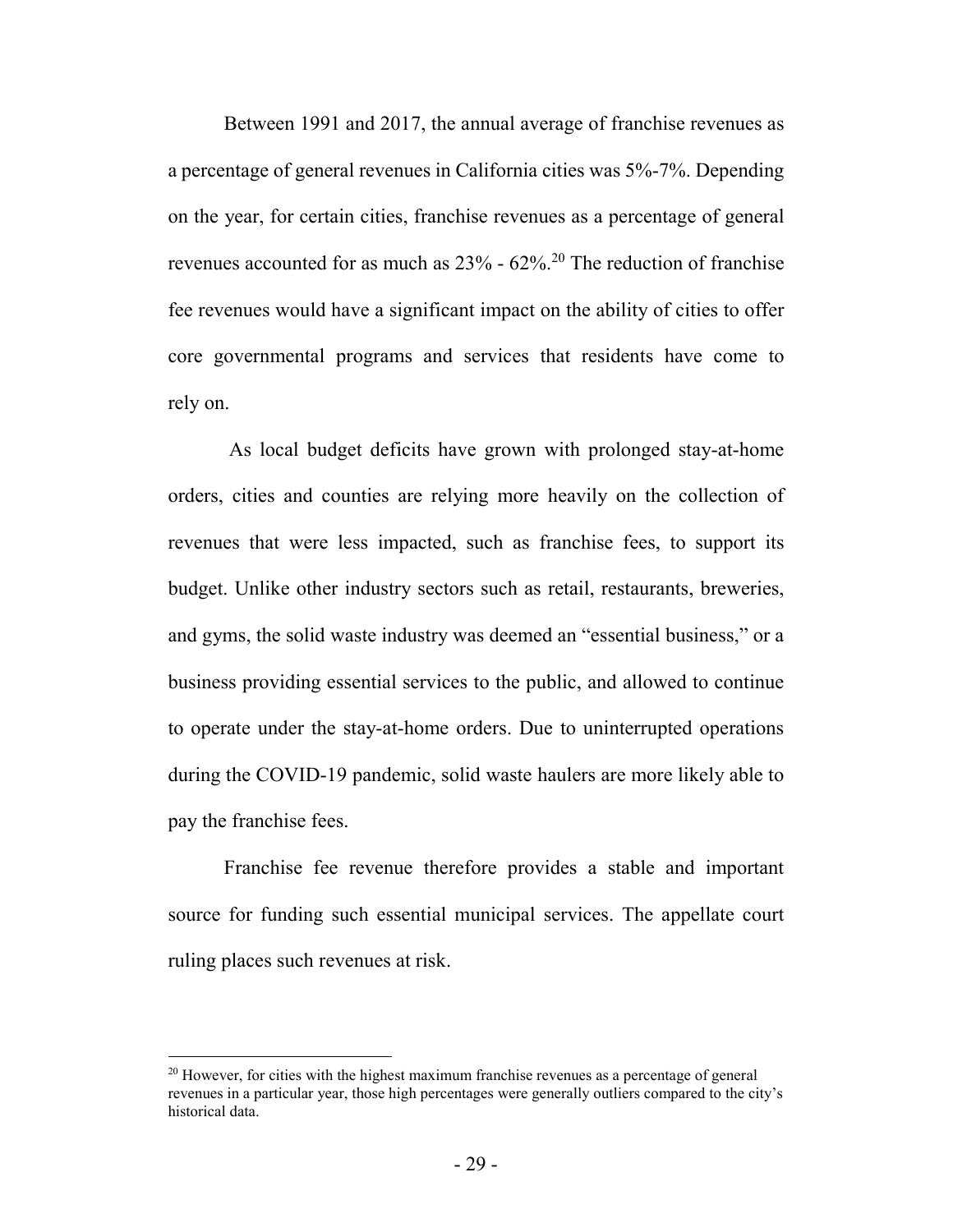### <span id="page-29-0"></span>**IV. CONCLUSION**

Franchise fees have been in place and consistently upheld as compensation for the grant of a possessory interest in government property and associated valuable franchise rights, distinct from taxes or other types of fees and charges. Franchise fees are charged as a part of freely negotiated franchise agreements. Such agreements are regulated and are legislative acts subject to referenda, a very real threat as demonstrated by previous successful referenda. Franchise fees are also limited by practical realities, including economic and political pressures on municipalities, coupled with the fact that a franchisee will generally not enter into an unprofitable agreement. Despite all of this, the appellate court seeks to create a new limitation on franchise fees not found in the California constitution or state law. In the long history of franchise agreements in California, such a limitation was not deemed necessary by the voters, even after repeated attempts to otherwise limit municipal revenues. Cities and counties are facing unprecedented revenue instability, particularly in light of COVID-19. The appellate court's holding, if allowed to stand, will create a real and immediate harm for cities and counties, and will significantly impair their ability to continue providing vital municipal services by opening every existing franchise agreement up to potential litigation or renegotiation. As such, Amici respectfully request that this Court reverse the appellate court ruling.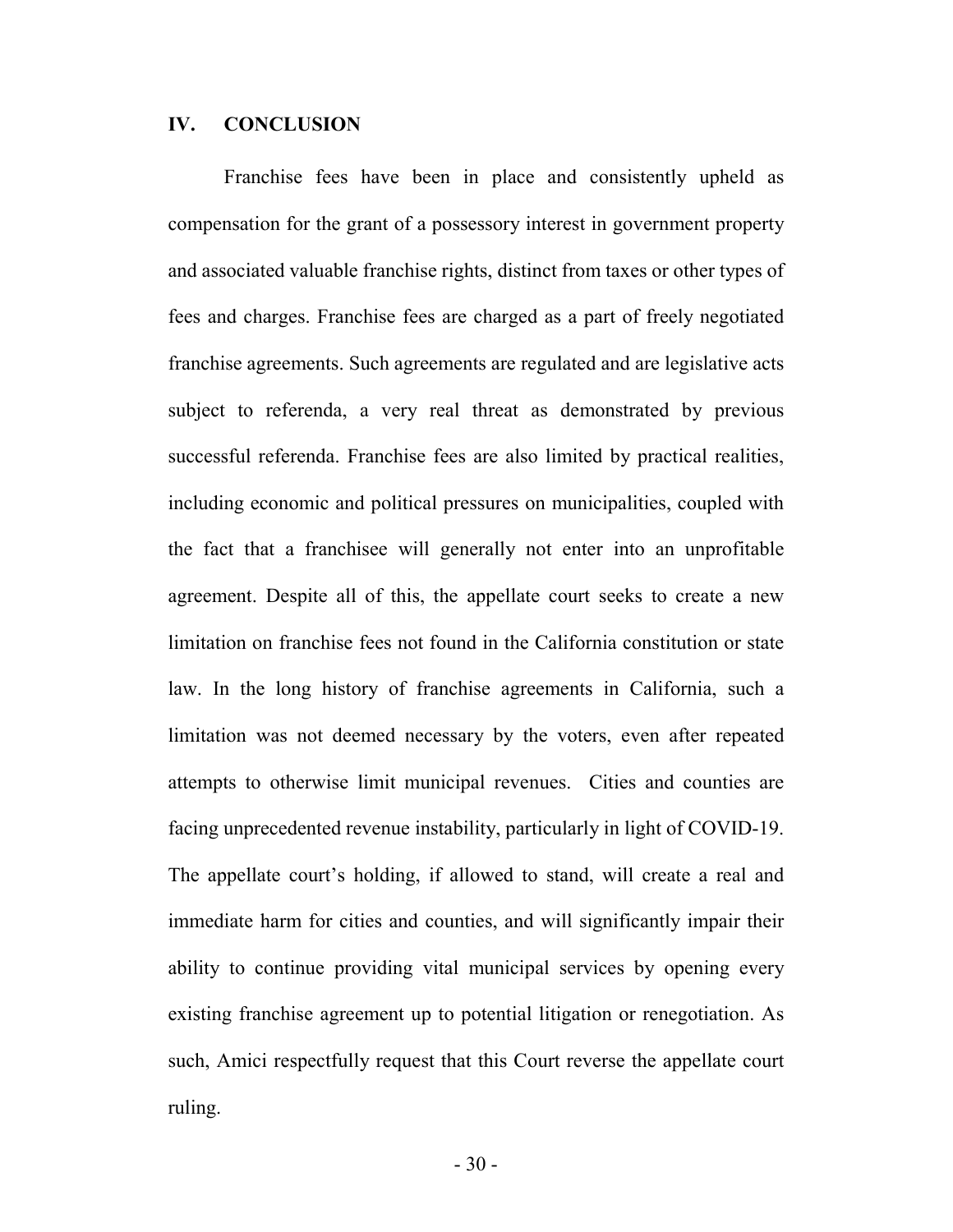Dated: March 22, 2021 Respectfully submitted,

## BEST BEST & KRIEGER LLP

/s/ *Lutfi Kharuf* Lutfi Kharuf

*Attorneys for Amici Curiae League of California Cities and the California State Association of Counties*